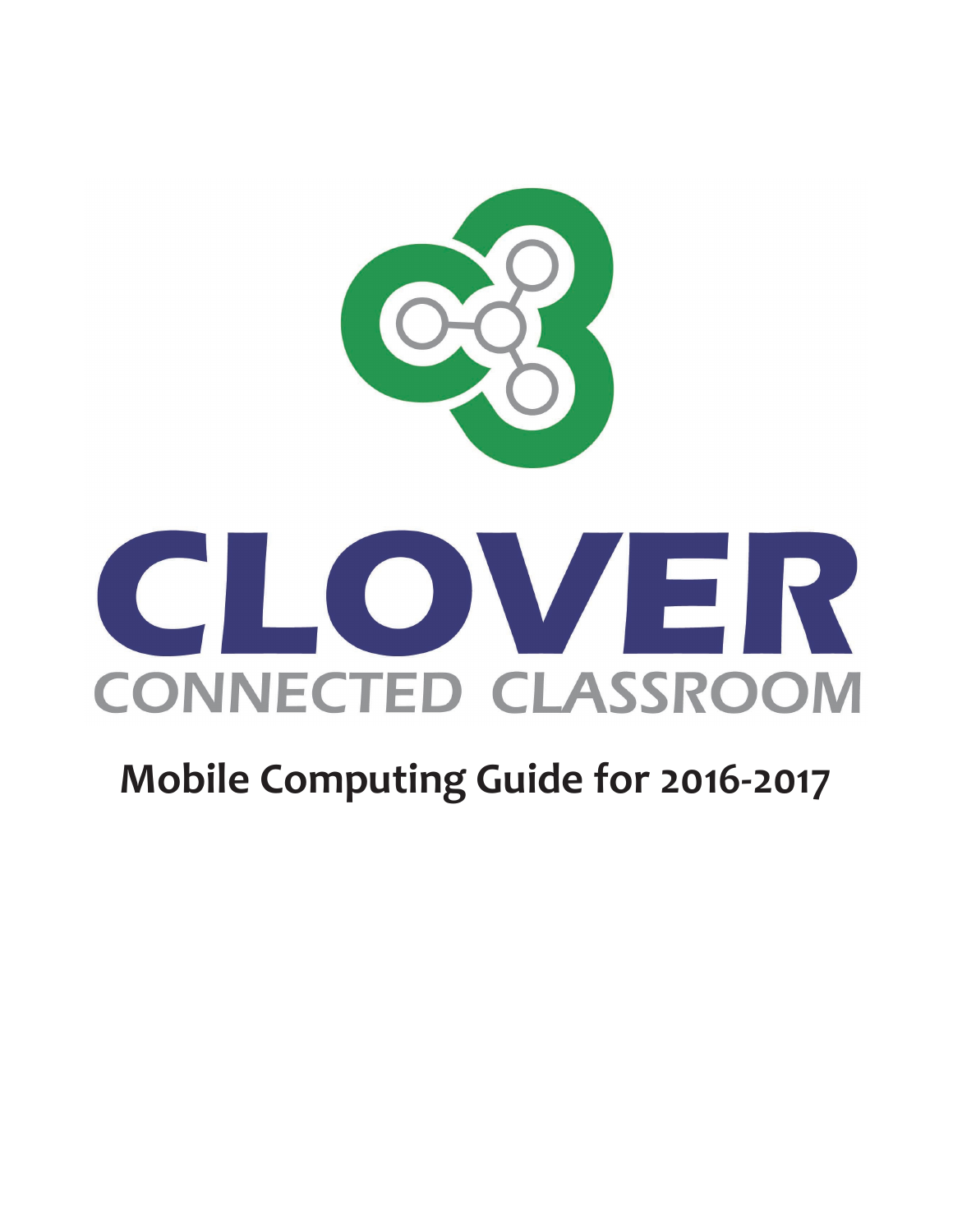# **Welcome to Clover's Connected Classroom!**

Our Connected Classroom outcomes include:

| <b>Creativity</b>       | because we value meaningful experiences that shape students'<br>vision for the future and these will foster creativity.                                                                                  |
|-------------------------|----------------------------------------------------------------------------------------------------------------------------------------------------------------------------------------------------------|
| <b>Collaboration</b>    | because we value continuous improvement through<br>collaboration. Our devices will connect us to vast resources,<br>including people with whom we can collaborate.                                       |
| <b>Problem Solving</b>  | because we value an individualized and personally relevant<br>education where students think critically and gain skills in<br>problem solving. They will be able to apply learning in new<br>situations. |
| <b>Digital Citizens</b> | because we value a safe and nurturing environment and will<br>make every effort to build digital citizens who are prepared for a<br>successful, productive and responsible future.                       |

In 2012-13, Clover students had increased access to mobile computing devices via a cart model at each school. We already had multiple desktop and laptop labs in each building. In the 2013-14 school year, 33 classrooms were identified as Connected Classrooms where the students had constant access to personal mobile computing devices. Elementary and middle school students in these selected classrooms had access to iPads while the selected high school teachers were using MacBook Airs. The computer labs and iPad carts remained in place for use by all students. For the 2014-15 school year and years to follow, the district has provided personal mobile computing devices for all students whereby all classrooms would be Connected Classrooms.

Our Connected Classroom initiative is not about which digital tool is used. Rather, it is about the increased connectivity to people, places and things. It matters not which device students use to access information, but it matters that we have provided them both the tools and the instruction for use that they might be productive digital citizens. Our district mission is to prepare each child for a successful, productive and responsible future. Creating an engaging digital learning environment that doesn't know physical boundaries is key in accomplishing that mission. Providing devices to students connects them to limitless learning opportunities because they will have access to the most current information on any topic through the Internet and to our learning management system where they can communicate, collaborate, create, publish and learn. Teachers will be able to supplement printed resources and provide interactive applications to students like never before.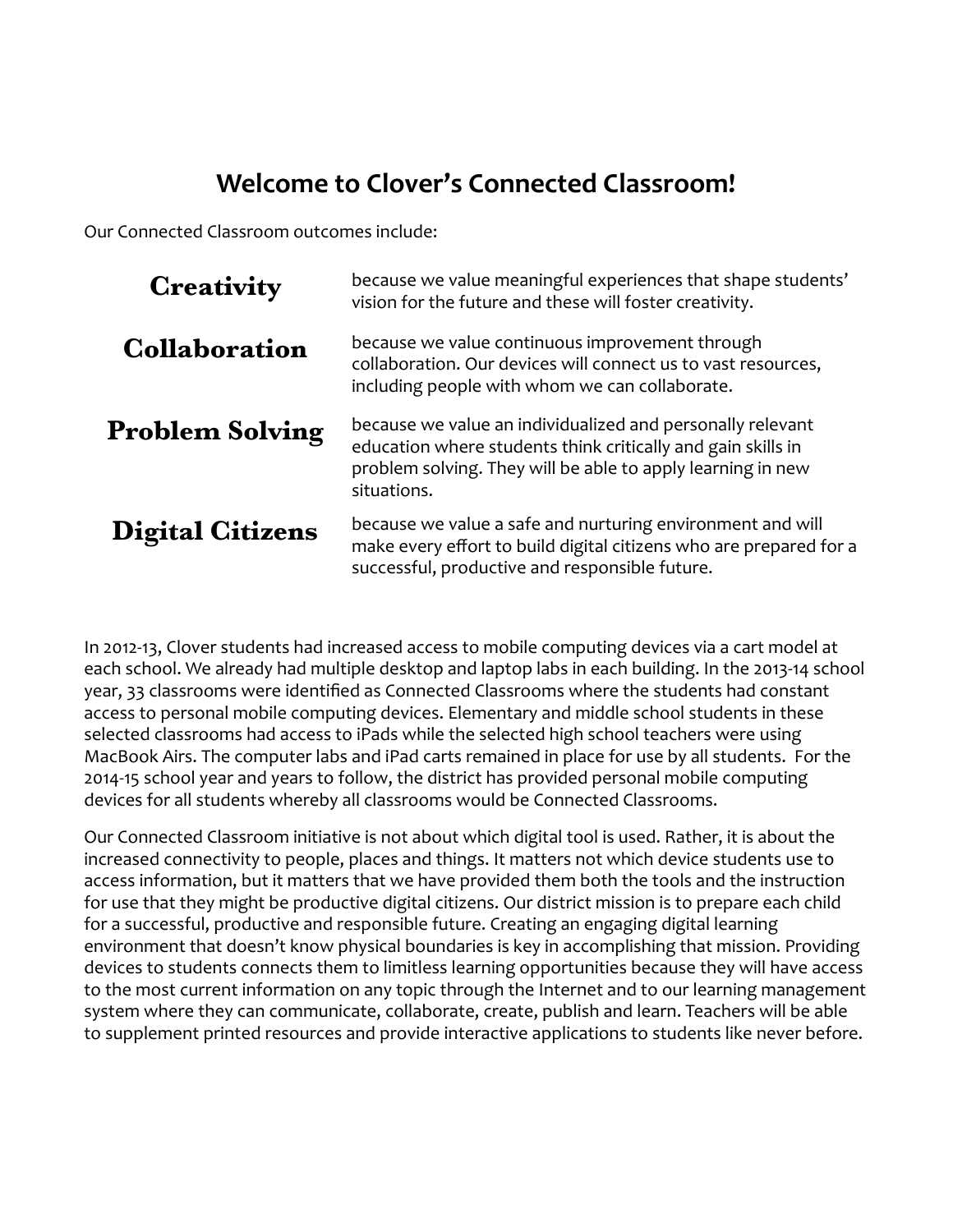# **Table of Contents**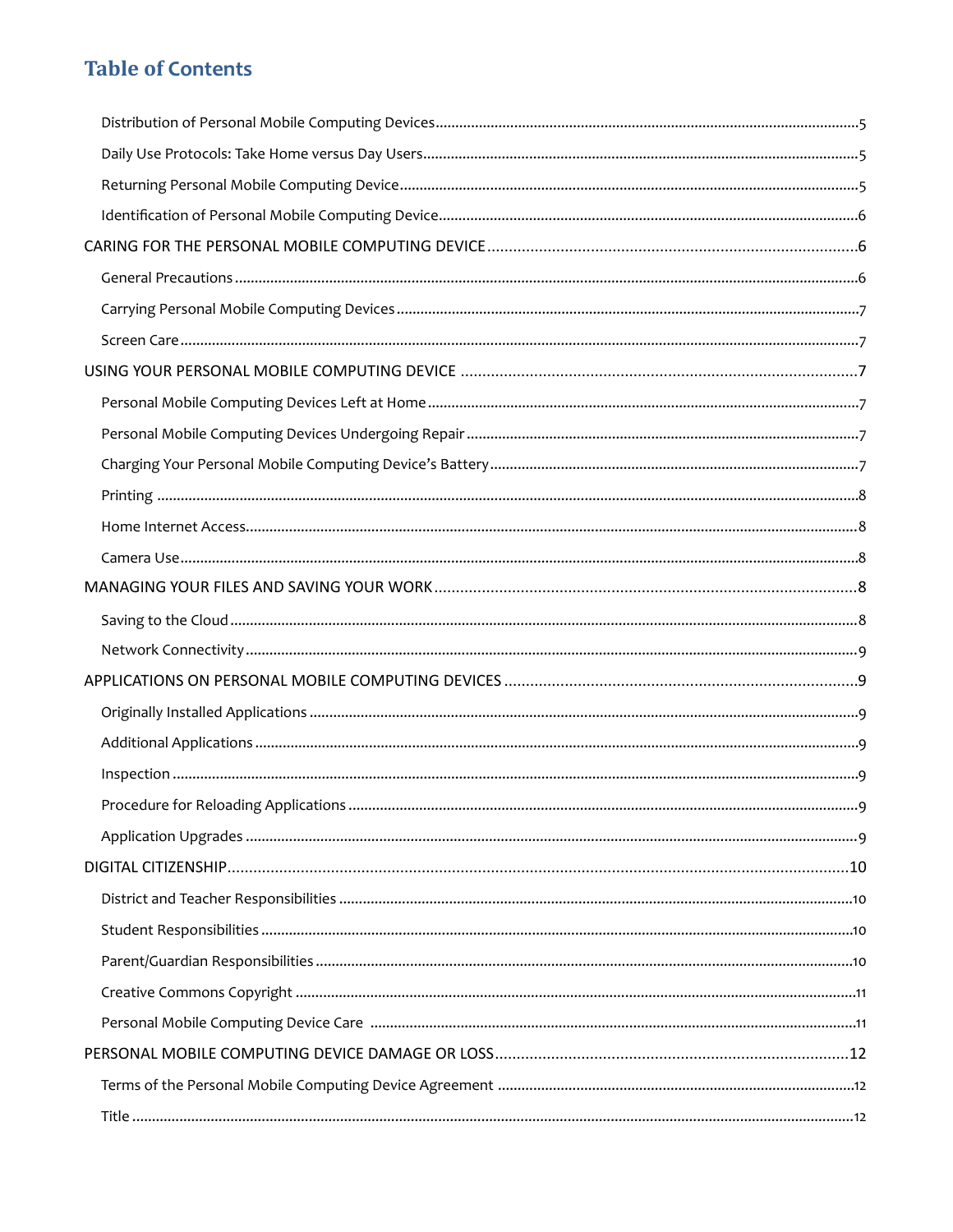# **Table of Contents**

| APPENDIX B: STUDENT PLEDGE FOR USE OF A PERSONAL MOBILE COMPUTING DEVICE16     |
|--------------------------------------------------------------------------------|
|                                                                                |
| APPENDIX D: CLOVER SCHOOL DISTRICT PERSONAL MOBILE COMPUTING DISCIPLINE PLAN25 |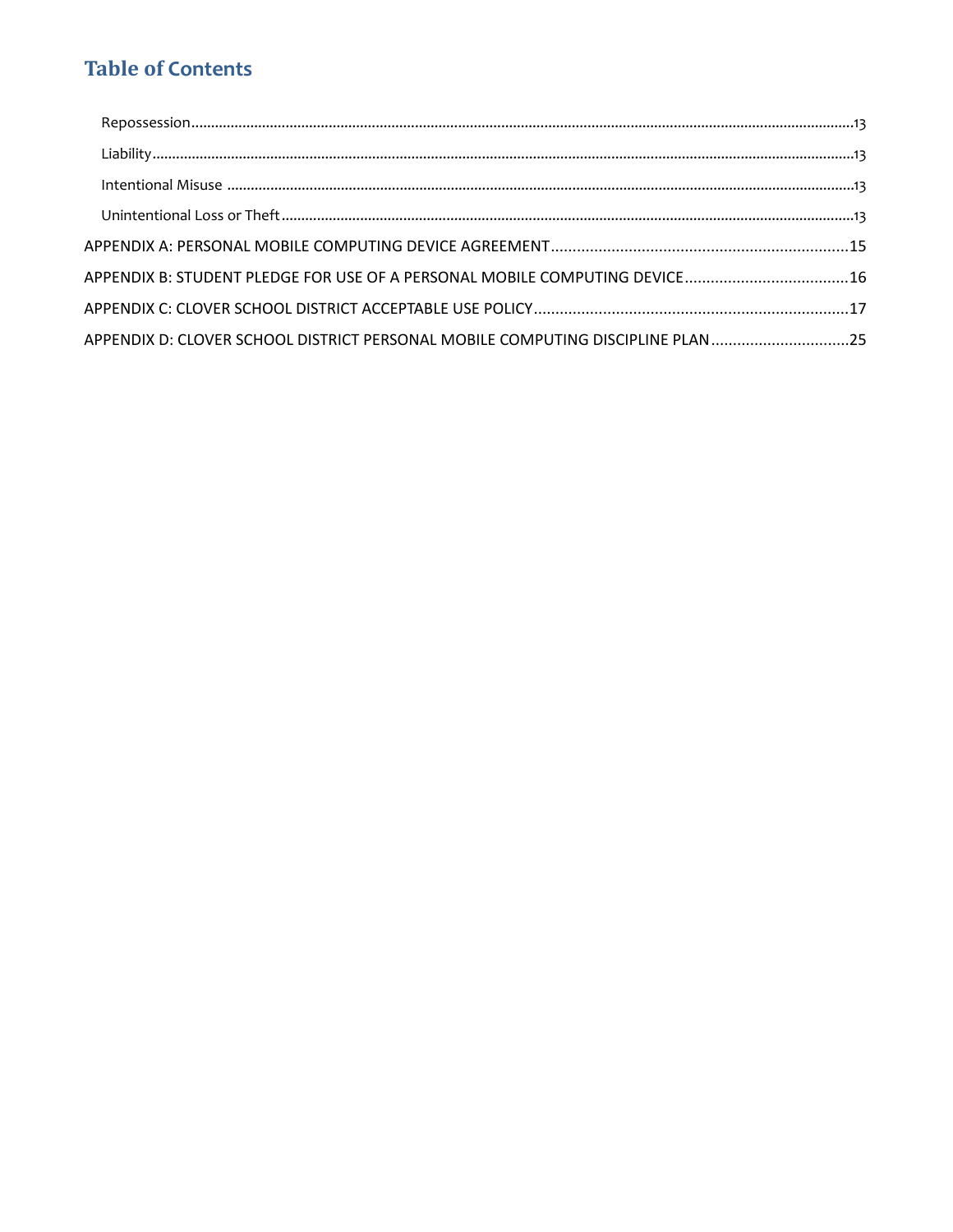#### **RECEIVING/RETURNING YOUR PERSONAL MOBILE COMPUTING DEVICE**

#### **Distribution of Personal Mobile Computing Devices**

Personal Mobile Computing devices will be distributed each year during the first few days of school.

Parents/guardians and students must attend an orientation about Clover's Connected Classroom initiative to learn about the changes to the learning environment made possible by access to mobile computing devices and policies regarding appropriate device use. These will be held in each school during summer registration and an online version will be available.

Parents/guardians and students must attend the orientation; pay or opt out of the Technology Insurance Plan; and sign and return the Technology Insurance Plan for Personal Mobile Computing Devices and Student Pledge documents (see Appendices A & B) before the school can issue a Personal Mobile Computing device to a student for take home or day use.

The Technology Insurance Plan for Personal Mobile Computing Devices offers families an option for protecting the Personal Mobile Computing device. Please review the Technology Insurance Plan for Personal Mobile Computing Devices included in this handbook (see Appendix A).

#### **Daily Use Protocols: Take Home versus Day Users**

Take home users are able to use their devices at school as well as home. To be eligible to be a take home user, students/parents must have signed the Student Pledge document (see Appendix B), paid for or opted out of the Technology Insurance Plan (see Appendix A), and maintain responsible use of the devices. On time payments for the plan on a schedule or filing for a Technology Hardship are also acceptable ways to be compliant with the Technology Insurance plan component.

Day users will have access to devices during the school day. They will check out their assigned devices each morning and back in after the school days ends. Students/parents must sign the acceptable use agreement. Parents may choose to disallow devices to come home yet still allow students access at school.

Take home users may become day users in the event that payments are behind for the Technology Insurance Plan, payments for repairs or replacements are not paid in full, or students may have received disciplinary consequences for inappropriate use of a device that result in the student becoming a day user for a certain period of time.

#### **Returning Personal Mobile Computing Device**

Devices are to be returned to a charging station at the conclusion of each school day if they aren't being taken home.

Students are responsible for device protection when it is in their possession. Students will report loss or damage to their teacher immediately. Teachers will report lost devices immediately to the technology department.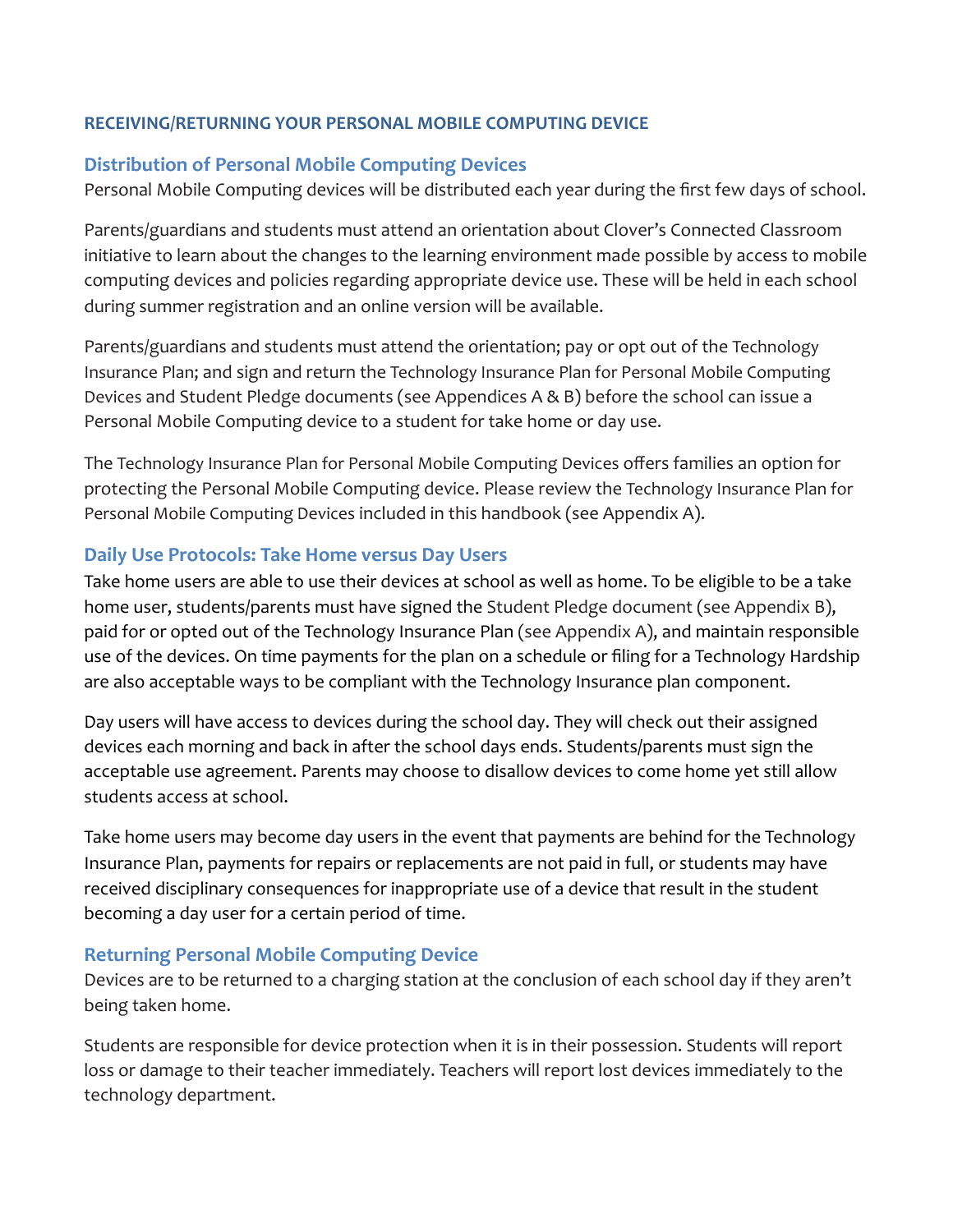Students transferring out of or leaving Clover School District during the school year must return the Personal Mobile Computing device (including power cords, cases and any other district- or schoolissued accessories) before leaving the school. Likewise, graduating seniors will return their Personal Mobile Computing devices (including power cords, cases and any other district- or school-issued accessories) before leaving the school. If a student does not return his/her Personal Mobile Computing device upon leaving the district, the student will be subject to criminal prosecution or civil liability. The student will also be required to pay the replacement cost for a new Personal Mobile Computing device.

If a student returns his/her Personal Mobile Computing device that has been damaged outside of school, costs for replacement or repairs are the student's responsibility. The district will charge the student the cost of needed repairs, not to exceed the replacement cost of the Personal Mobile Computing device. If a student is covered under the plan, repairs are covered unless the student breaks the device more than once, in which case the student will pay for the repair. If a student opts out of the Technology Insurance Plan and the device is damaged when it is returned, that student is responsible for all costs for repairs or replacement.

# **Identification of Personal Mobile Computing Device**

Each student's Personal Mobile Computing device will be labeled in the manner specified by the district. Personal Mobile Computing devices can be identified by Serial Number and/or Mac address as well as by a Clover School District Asset Tag.

# **CARING FOR THE PERSONAL MOBILE COMPUTING DEVICE**

The Personal Mobile Computing device is district property. All users will follow these guidelines and the Clover School District Acceptable Use of Technology policy (IJND and IJND-R in Appendix C).

Students are responsible for the general care of their school-issued Personal Mobile Computing device. 

Students must take any damaged Personal Mobile Computing devices or devices failing to operate properly to their teacher. Teachers will report damages to the school help desk for evaluation and/ or repair.

#### **General Precautions**

Use only a clean, soft cloth to clean the screen. Do not use cleansers of any type.

Carefully insert cords and cables into the Personal Mobile Computing device to prevent damage.

Personal Mobile Computing devices and district-issued covers must remain free of any writing, drawing, stickers or labels not the property of Clover School District. "Skins" and other personalization are prohibited.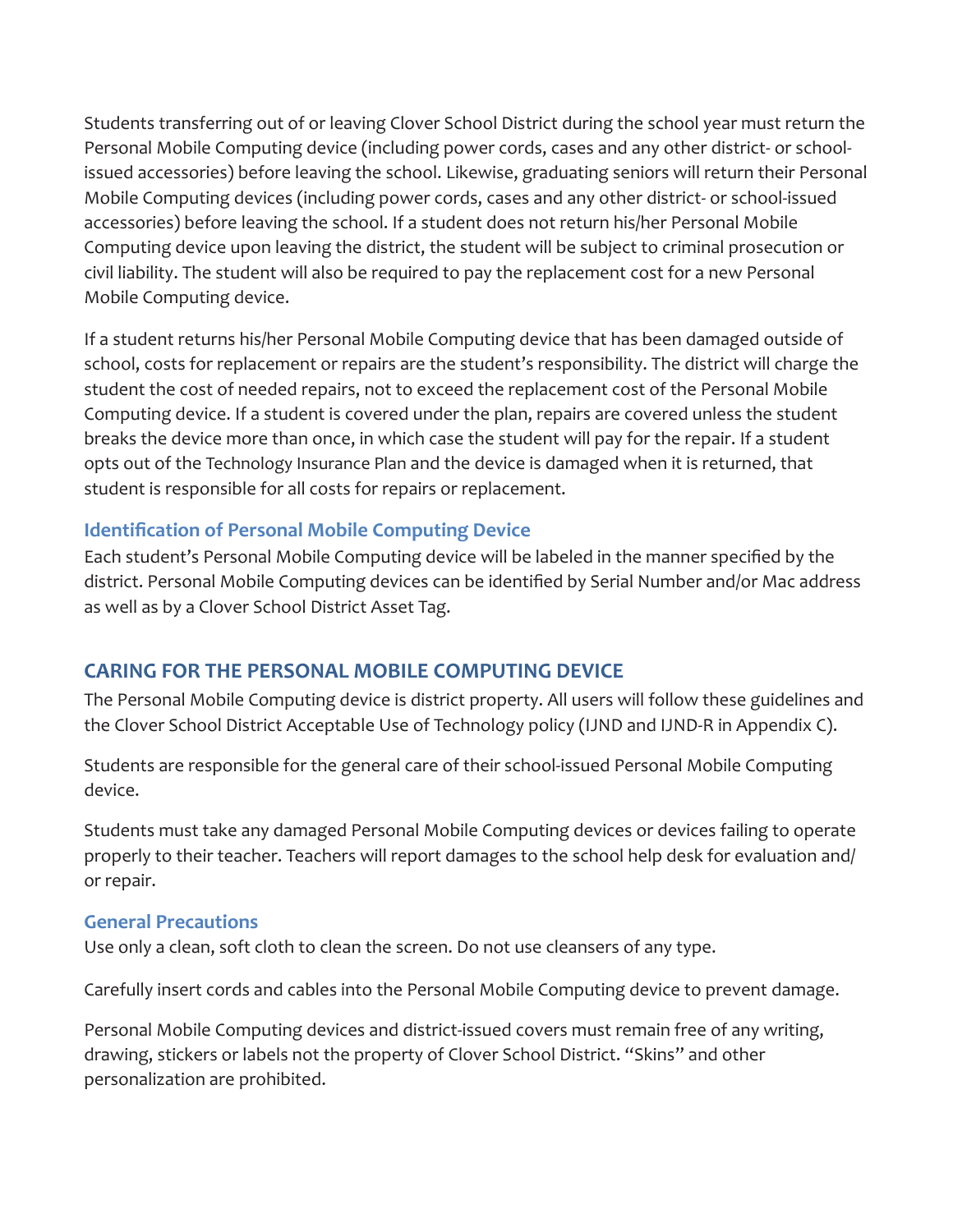Never leave your Personal Mobile Computing devices in an unlocked locker, unlocked car or any other unsupervised area.

### **Carrying Personal Mobile Computing Devices**

The district provides students with protective cases for their Personal Mobile Computing devices. These cases have sufficient padding for typical use.

Students must keep their Personal Mobile Computing devices inside the protective cases at all times. Cases should not hold other objects. Folders, workbooks, etc. should be kept in a book bag or carried separately to avoid placing excessive pressure and weight on the Personal Mobile Computing device screen.

#### **Screen Care**

Screen damage will occur when excessive pressure is applied to the screen. Users must avoid leaning on the top of the device or placing objects in a book bag or protective case in a way that will apply pressure to the screen.

Do not bump the Personal Mobile Computing device against lockers, walls, car doors, floors, etc., as it will crack/break the screen.

# **USING YOUR PERSONAL MOBILE COMPUTING DEVICE**

Personal Mobile Computing devices are intended for use at school. In addition to teacher expectations for device use, students may access school messages, announcements, calendars and schedules using their Personal Mobile Computing device through their OneDrive or Canvas account.

#### **Personal Mobile Computing Devices Left at Home**

When students are given access to take the device home, it is the student's responsibility to bring the device back to school the following day. Students who leave their Personal Mobile Computing device at home are still responsible for completing their daily course work.

Repeated offenses may result in disciplinary action.

# **Personal Mobile Computing Devices Undergoing Repair**

The school may issue a loaner Personal Mobile Computing device to a student while his/her Personal Mobile Computing device is being repaired. A student may not receive a loaner immediately. There may be a delay depending upon availability of a loaner Personal Mobile Computing device.

#### **Charging Your Personal Mobile Computing Device's Battery**

Personal Mobile Computing devices that stay at school must be returned to the charging station designated by the teacher at the end of each school day.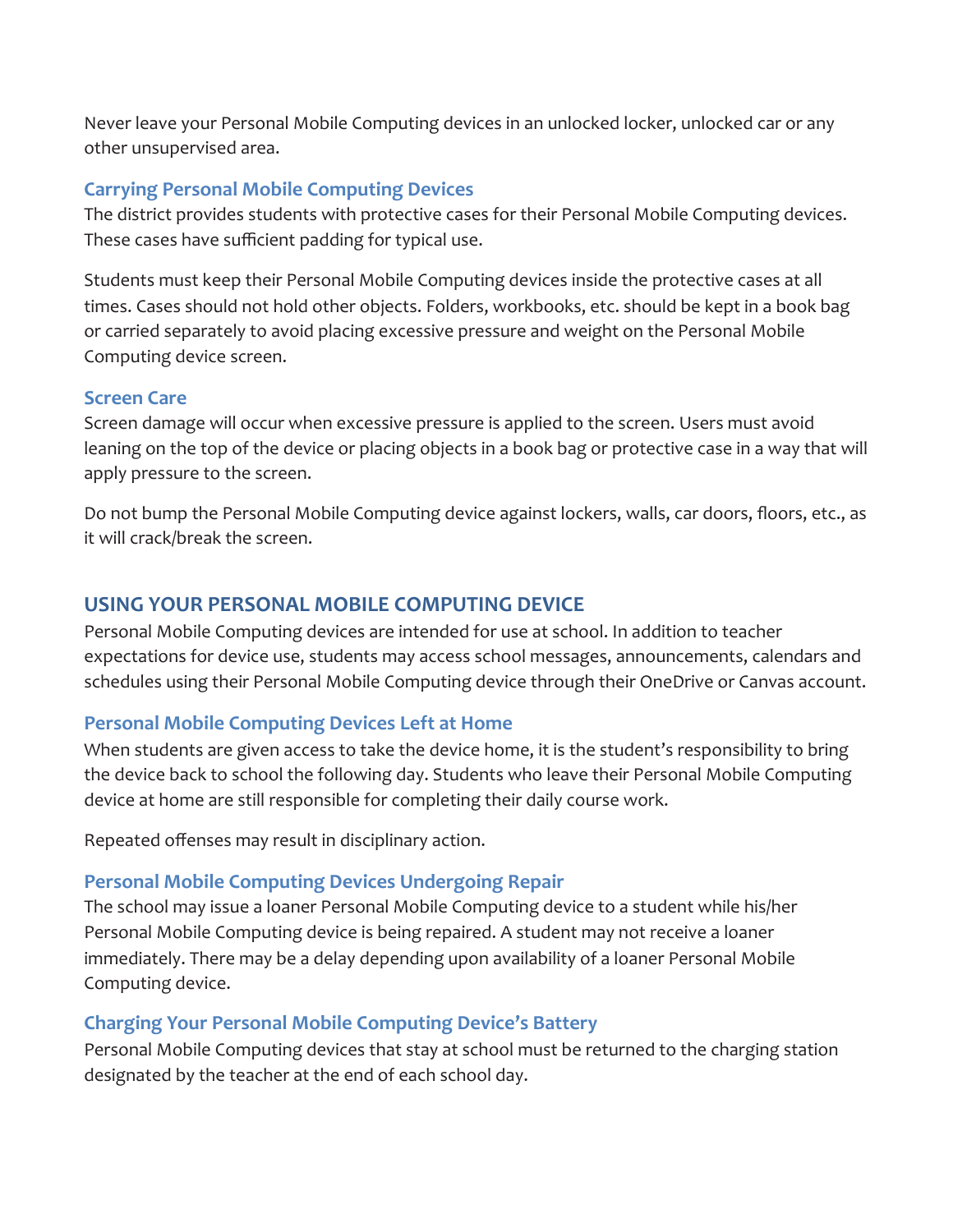Personal Mobile Computing devices that go home must be brought to school each day in a fully charged condition. Students must charge their Personal Mobile Computing devices each evening. Repeat violations of not charging the battery for the school day may result in a student being required to "check out" his/her mobile computing device daily.

#### **Printing**

Students can print from their Personal Mobile Computing devices when given permission to do so. Schools will give students information about printing with the Personal Mobile Computing devices while at school.

#### **Home Internet Access**

Students may establish Wi-Fi connections with their Personal Mobile Computing devices outside of school. Students can then use the mobile computing device wherever access is available.

#### **Camera Use**

The Personal Mobile Computing device comes equipped with photo and video capabilities.

The Family Educational Rights and Privacy Act (FERPA) is a federal law that affords parents and students over 18 years of age certain rights with respect to students' educational records including photographs. You can read more about FERPA in the Forms and Notices packet you received at the beginning of school and/or online at [http://www.clover.k12.sc.us//site/default.aspx?PageID=4311.](http://www.clover.k12.sc.us//site/default.aspx?PageID=4311)

For this reason, students must obtain permission to publish or make publicly available a photograph or video of any school-related activity. Unauthorized recordings are subject to disciplinary action in accordance with the district's Acceptable Use Policy (see Appendix C).

Clover School District retains the rights to any recording and/or publishing of any student or staff member's work or image.

# **MANAGING YOUR FILES AND SAVING YOUR WORK**

#### **Saving to the Cloud**

Students may save their work to their OneDrive and share files or folders with other students and/ or their teacher(s), since they will have limited storage space on their Personal Mobile Computing device. Each student has 1 terabyte of personal cloud storage. Files are personal to the student until the student shares them with another user. Clover School District retains the rights to any recording and/or publishing of any student or staff member's files or folders stored within the OneDrive.

Students will download files to work on them and save them back to the cloud. It is each student's responsibility to ensure that his/her work is not lost due to mechanical failure or accidental deletion.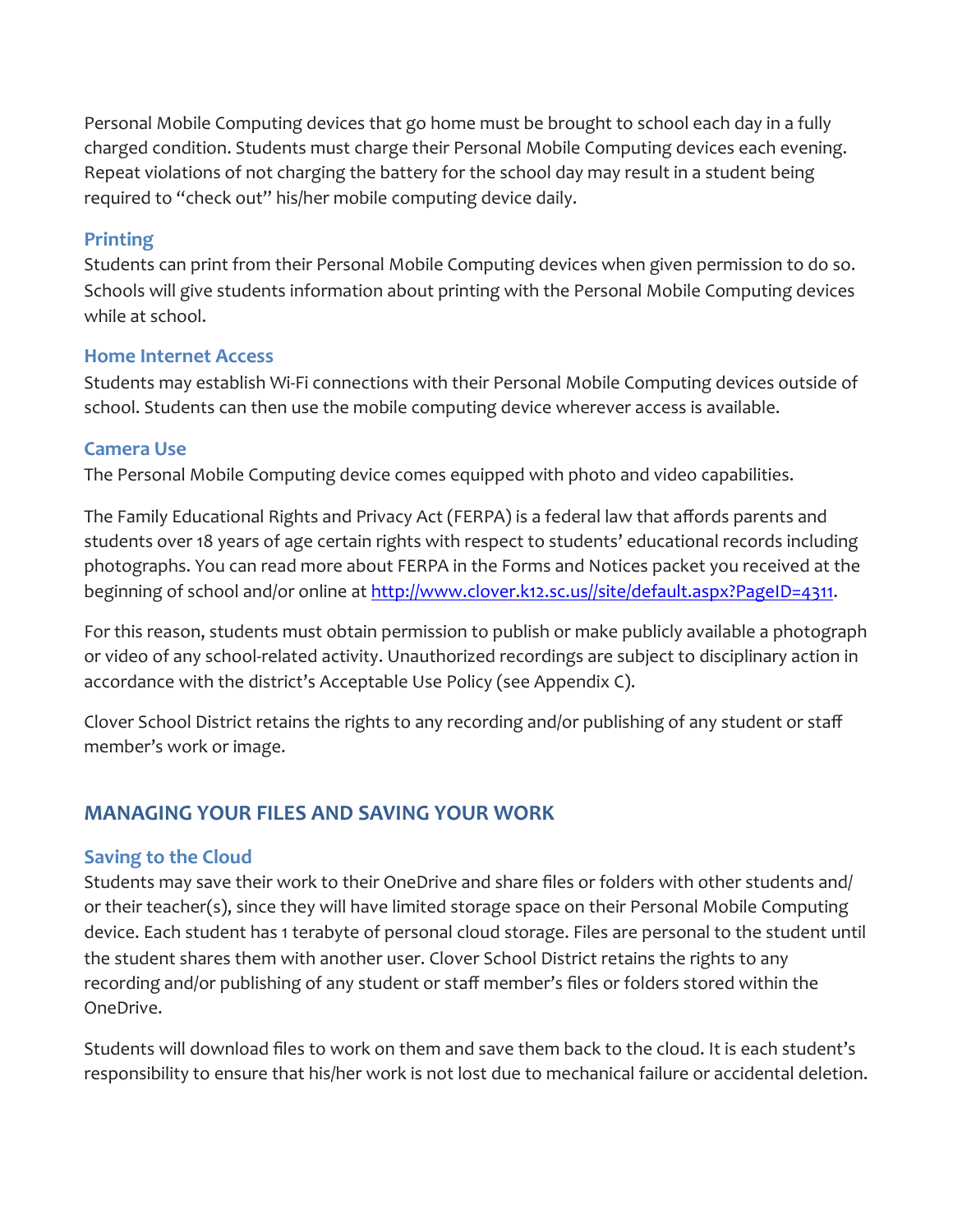Personal Mobile Computing device malfunctions are not an acceptable excuse for failure to submit work.

## **Network Connectivity**

Clover School District makes no assurance that the network will be operational at all times. In the rare instance that the network may not be operational, the district will not be responsible for lost or missing data.

# **APPLICATIONS ON PERSONAL MOBILE COMPUTING DEVICES**

# **Originally Installed Applications**

The applications originally installed by Clover School District on each Personal Mobile Computing device must remain on the Personal Mobile Computing device in usable condition and readily accessible at all times.

You may not remove these required applications, and staff will periodically check Personal Mobile Computing devices to ensure that students have not removed them. The school may also add other applications periodically.

Some licenses for applications require that the application be deleted from the Personal Mobile Computing device at the completion of a course. If this applies to an application students' use, technology staff will re-sync the devices of the students in that course.

# **Additional Applications**

Clover School District syncs Personal Mobile Computing devices so that the devices contain the necessary applications for school work.

Teachers will be permitted to load additional applications on their Personal Mobile Computing devices as long as they do so in accordance with the district's Acceptable Use Policy. You can read the entire Acceptable Use Policy in Appendix C.

#### **Inspection**

Staff may randomly select students and ask them to provide their Personal Mobile Computing device for inspection without warning or probable cause.

#### **Procedure for Reloading Applications**

If technical difficulties occur or unauthorized applications are discovered, technology staff will resync the Personal Mobile Computing device. The school does not accept responsibility for the loss of applications or documents deleted due to a re-sync.

#### **Application Upgrades**

The district will distribute upgraded versions of licensed applications from time to time through network processes or manually by a technician.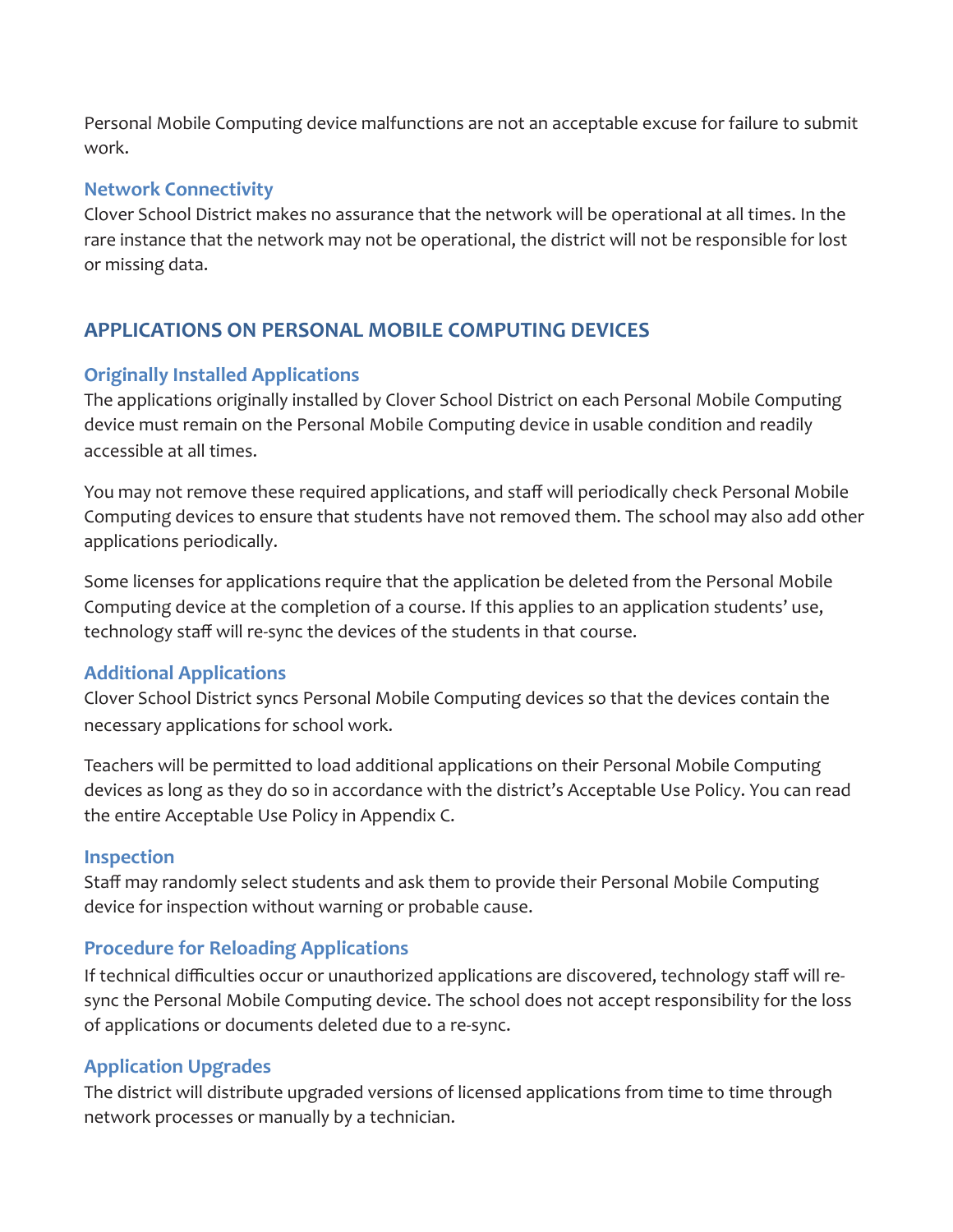# **DIGITAL CITIZENSHIP**

Digital Citizenship is a concept that helps students understand how to use technology appropriately in a society full of technology.

The district expects students to use technology appropriately and responsibly whether in electronic communication or participation.

The district has electronic precautions in place in order for students to participate safely and securely in this environment and enjoy the rights of a digital world in an educational setting.

#### **District and Teacher Responsibilities**

The school will provide Internet and email access to students while on school properties.

School staff will help students conduct research and ensure student compliance with the district's Acceptable Use Policy (see Appendix C).

Filtering/blocking of inappropriate Internet materials is done at the district level, and the district provides network data storage areas for all students.

Clover School District reserves the right to investigate any inappropriate use of resources and to review, monitor and restrict information stored on or transmitted via Clover School District-owned equipment and resources.

#### **Student Responsibilities**

Students will abide by the district's Acceptable Use Policy (see Appendix C) and:

- contact an administrator about any security issue they encounter.
- **n** monitor all activity on their personal account(s).
- **EXECUTE:** always shut down and secure their Personal Mobile Computing device after use to protect their work and information.
- report email containing inappropriate or abusive language or questionable subject matter to a teacher or administrator.
- return their Personal Mobile Computing device to the issuing school on the date they withdraw from school or transfer to another school. (This also applies to seniors who leave school mid-year or who graduate.)

#### **Parent/Guardian Responsibilities**

Parents/Guardians are required to attend an orientation session annually.

All district-issued Personal Mobile Computing devices do not contain a filter for use at home. Parents/Guardians are expected to monitor student activity at home, especially Internet access.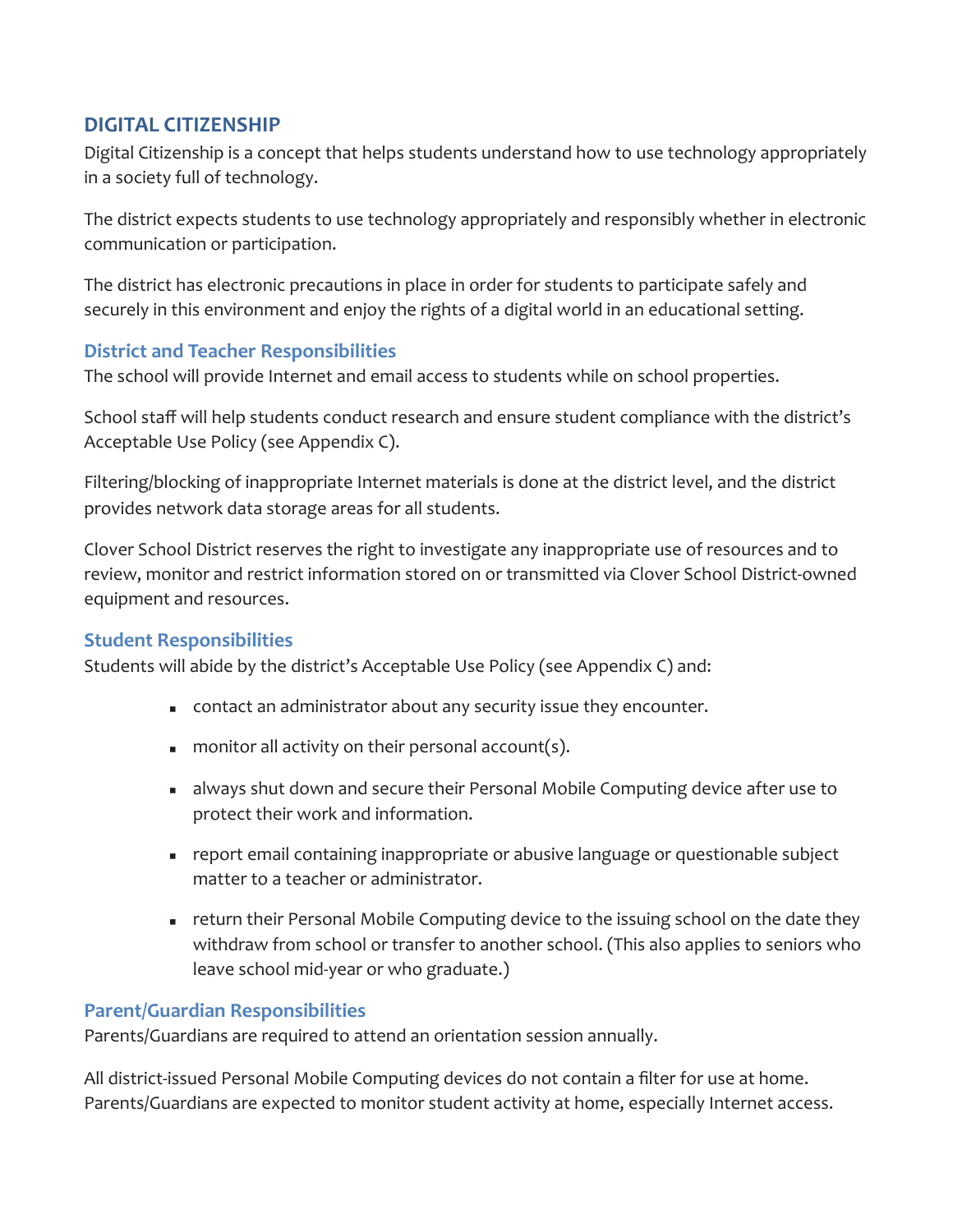Devices are for student-use. The proper use and content of the device is the responsibility of the student regardless of whether another user may have accessed the device. Disciplinary action will be taken if inappropriate content is found on the device regardless of whether it was accessed at school or at home.

Talk to your children about the values and standards you expect them to follow as they use the Internet just as you talk to them about their use of all other media information sources, such as television, telephone, movies, radio, etc. You can find tip sheets for sharing age-appropriate concepts with your children at the following website: http://www.commonsensemedia.org/ educators/educate-families/tip-sheets

### **Creative Commons Copyright**

At a teacher's discretion, student work may be uploaded to the Internet.

The student owns the copyright to his/her original work(s). Students will be encouraged to select one of the Creative Commons Copyright licenses to include with their work. This license will state how the work can be used by others.

# **Personal Mobile Computing Device Care**

Each student is responsible for maintaining his/her Personal Mobile Computing device in the case provided.

Personal Mobile Computing device batteries must be charged and ready for school daily.

Only labels or stickers approved by Clover School District may be applied to the Personal Mobile Computing device or district-issued protective case. Personal Mobile Computing device protective cases furnished by the school district must be returned with only normal wear and no alterations to avoid a case replacement fee (\$25 for iPad and \$35 for MacBook Air).

Malfunctioning or damaged mobile computing devices must be reported to a teacher and then sent to the technology department. Clover School District will be responsible for repairing mobile computing devices that malfunction.

Students are responsible for any and all damage to their Personal Mobile Computing device. Fees for damage or loss will be determined depending on whether or not the student chooses the Technology Insurance Plan. If a student is covered under the Technology Insurance Plan (see Appendix A), repairs are covered unless the student breaks the device more than once or it is deemed of maliciously intent, in which case the student will pay for subsequent repairs. If a student opts out of the Technology Insurance Plan and their device is damaged when it is returned, that student is responsible for all costs for repairs or replacement.

Stolen or lost Personal Mobile Computing devices must be reported within 48 hours to the school and/or the local law enforcement agency so that a police report can be filed.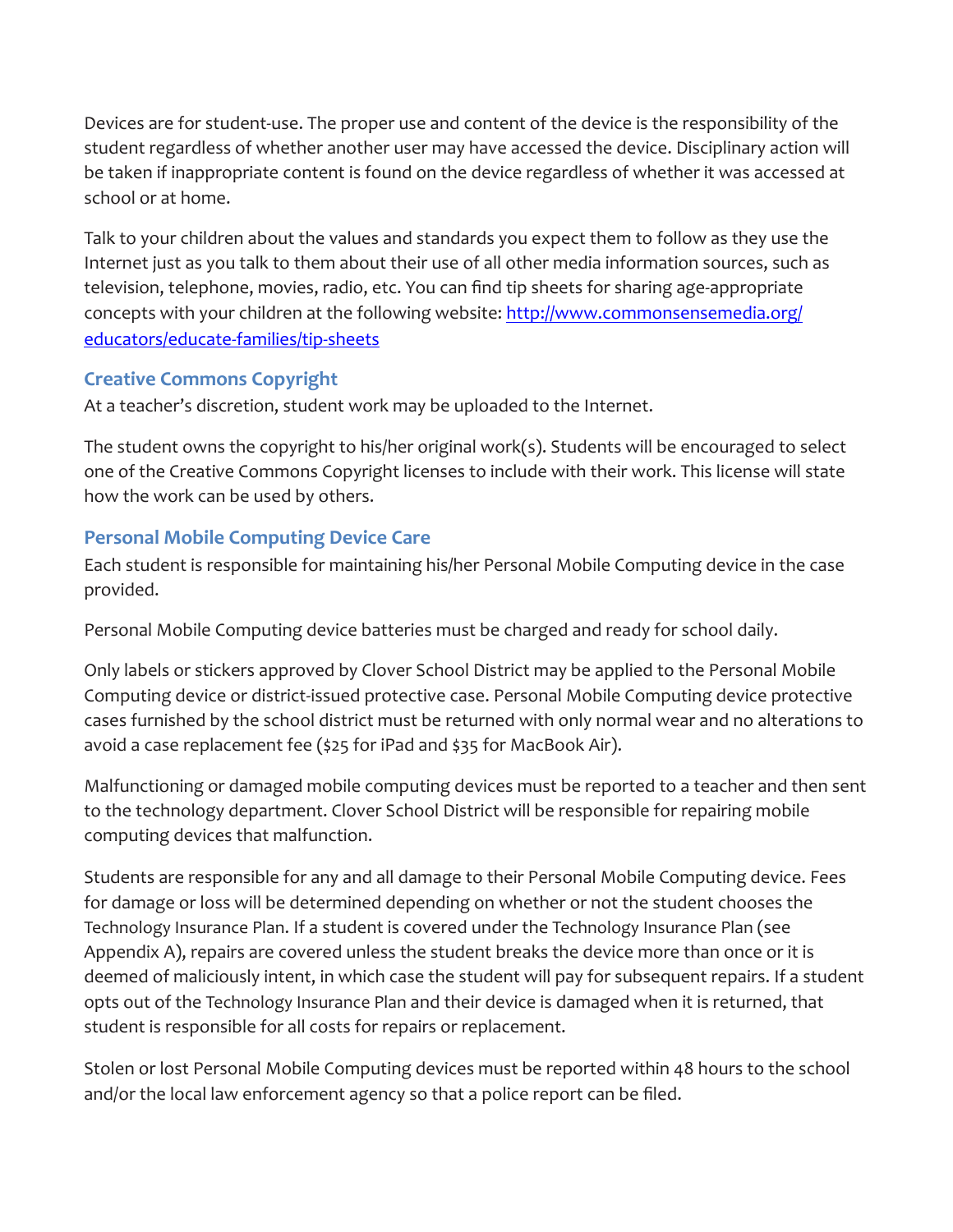# **PERSONAL MOBILE COMPUTING DEVICE DAMAGE OR LOSS**

# **Terms of the Personal Mobile Computing Device Agreement**

Terms and conditions that apply to the usage of the Personal Mobile Computing Device under the Technology Insurance Plan are as follows:

**EXECT Families may pay \$50 per student for an optional non-refundable technology insurance plan** (see Appendix A) for Personal Mobile Computing devices. You must make the decision to opt for or not opt for this insurance plan prior to your student taking possession of the device.

If the fee creates a financial hardship on the student or parent/guardian, contact your school's administration about payment options. Upon proof of financial hardship, the administration can elect to create a payment plan where the student/parent/guardian can pay fees through a payment schedule or have the fee waived.

- The Technology Insurance Plan covers parts and repair for system-related issues or failures occurring from normal use. It does not cover intentional damage or damage associated with misuse or neglect of the Personal Mobile Computing Device. It also does not cover the repair or replacement of charging cables, protective cases, keyboards and other accessories.
- **The Technology Insurance Plan covers one of the following annually:** 
	- $\Box$  One device repair for accidental damage per school year
	- $\Box$  One device replacement in the event of loss as a result of a catastrophic event
- **EXECOM** In the event a Personal Mobile Computing device covered by the Technology Insurance Plan is stolen or lost, the student or parent/guardian must report the theft or loss to the school and file a police report within 48 hours in order to avoid paying the cost to replace the device.

Terms of the Personal Mobile Computing Device Agreement with or without the Technology Insurance Plan: 

Students will comply at all times with Clover School District's Personal Mobile Computing Device Agreement (see Appendix A). Failure to comply ends the right of possession effective immediately.

#### **Title**

Legal title to the property is with the district and shall at all times remain with the district.

The right of possession and use is limited to and conditioned on full and complete compliance with the Personal Mobile Computing Device Agreement.

The student is responsible at all times for the personal mobile computing device's appropriate care and use.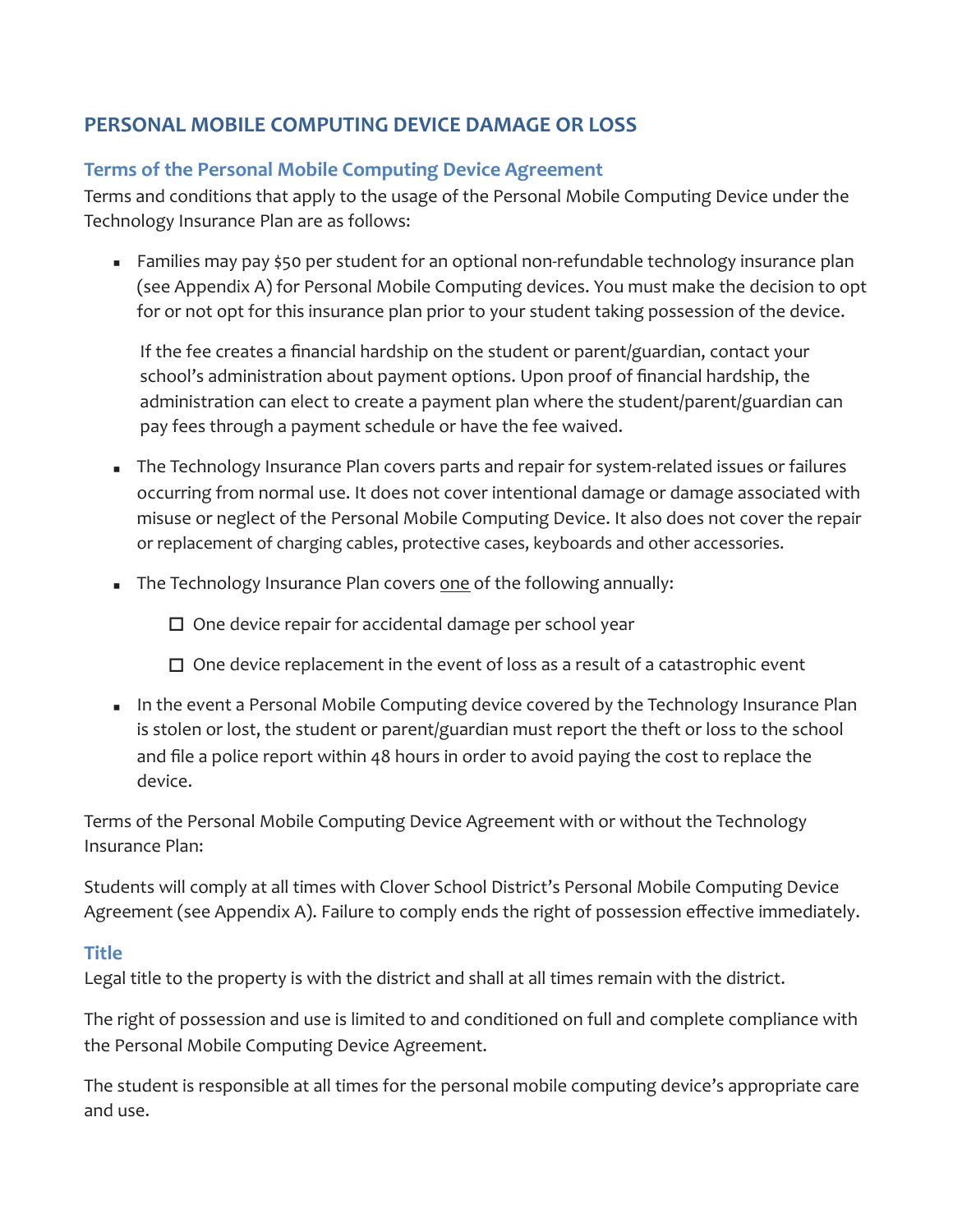#### **Repossession**

Clover School District reserves the right to repossess any Personal Mobile Computing device for failure to comply with any or all terms of the Personal Mobile Computing Agreement.

#### **Liability**

Clover School District reserves the right to demand return of the Personal Mobile Computing device at any time. Personal Mobile Computing device agreements are good for one year (from the first day of school in the current school year until the last day of school defined on the district calendar), unless the agreement is terminated earlier.

Failure to return the Personal Mobile Computing device to the issuing school before departure from the district may result in criminal charges brought against the student and/or the person in possession of the Personal Mobile Computing device.

#### **Intentional Misuse**

Students are responsible for the entire cost of repairs to Personal Mobile Computing device they intentionally misuse, abuse or damage the device. Students will become day users until balances for repair or replacement are paid in full.

Estimated Repair Pricing for Repeated or Deliberate Damage or Neglect:

#### iPad

Possible repairs include: Broken screen (glass, LCD, camera), Power, Volume or Home Button, Headphone Jack or Charging Port. The costs for these could range from \$60 to \$150 and will be assessed by an outside vendor and determined by the district. 

Costs that are not ever covered by the TIP:

- **•** Power adapter and cord  $-$  \$20
- Case  $-$  \$25

#### MacBook Air

Possible repairs include: Keyboard, Trackpad, LCD screen, System board, Battery, or Hard Disk Drive. The costs for these could range from \$100 to \$800 and will be assessed by an outside vendor and determined by the district. Costs that are not ever covered by the TIP:

- Power adapter and cord \$80
- $\overline{\phantom{a}}$  Case  $\overline{\phantom{a}}$  \$35
- 

If you are found to have intentionally stolen or damaged a device and the device cannot be retrieved or repaired, students will be charged fair market value for a replacement.

#### **Unintentional Loss or Theft**

Students are responsible for the Personal Mobile Computing devices assigned to them. Tips to avoid loss/ theft of the device:

- Never leave an electronic device unattended in a public place.
- **EXECUTE:** Secure electronic items in a vehicle out of sight, preferably locked in a trunk when the car is unattended.
- Leave devices at school or home, when they are not being used for school related work.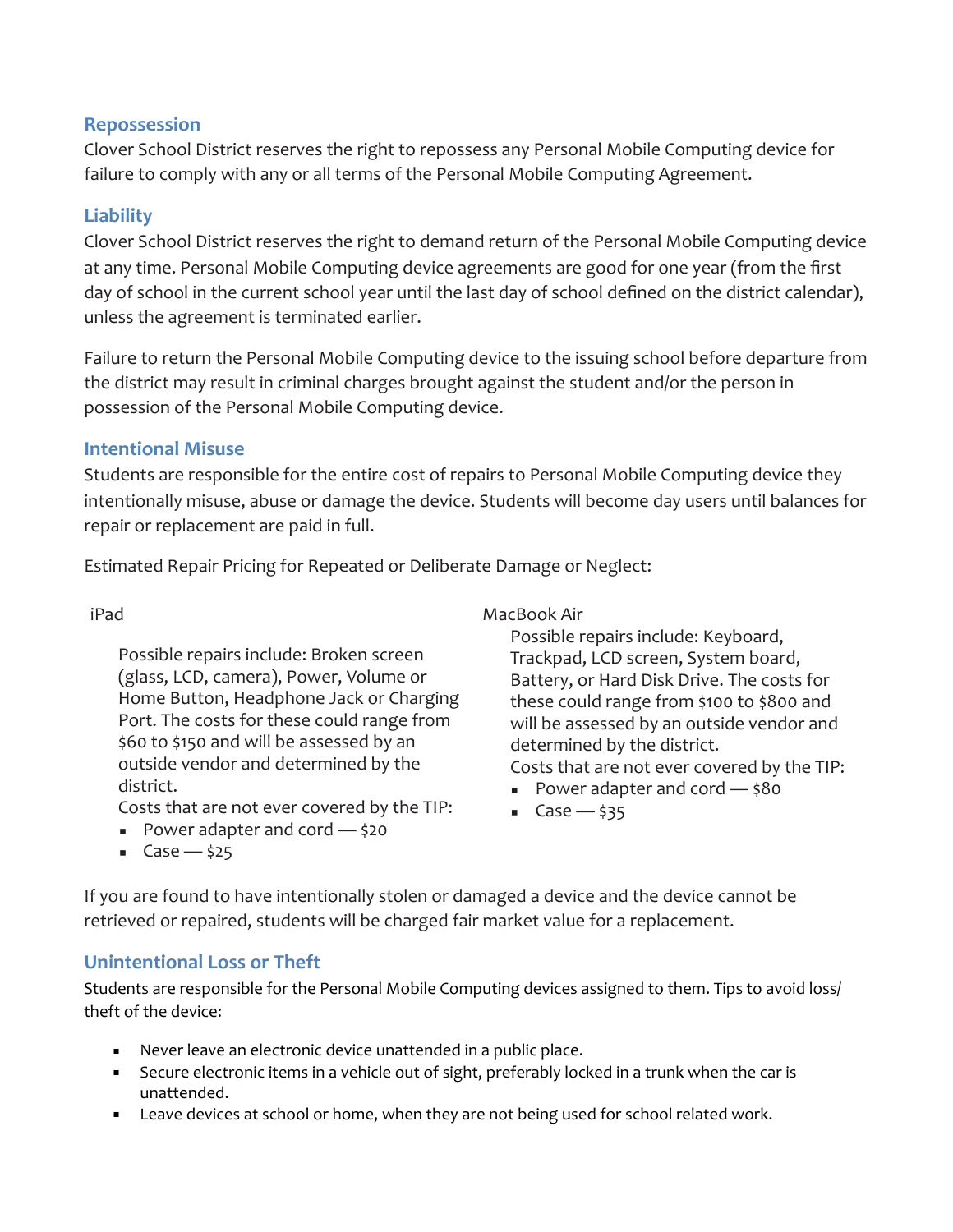In the event of loss or theft, appropriate actions are given below.

In the event of accidental loss:

In the event a Personal Mobile Computing device is lost, the student or parent/guardian must report the loss to the school and pay fair market value for the device. Students will become day users until the full balance is paid. In the event the device is recovered, the replacement costs paid to date will be refunded. 

#### In the event of catastrophic loss:

In the event a Personal Mobile Computing device is lost or damaged beyond repair by an act of nature or man beyond control, the student or parent/guardian must report the loss to the school. Examples include but are not limited to a fire or automobile accident. Once the event is confirmed, the student will be assigned a new device.

#### In the event of theft or vandalism on campus:

In the event a Personal Mobile Computing device is stolen, vandalized, etc., the student or parent/ guardian must report the theft to the school and file a police report within 48 hours. Students or parent/guardians must file a police report with the school resource officer when incidents of loss, theft, vandalism, etc. occur on campus. Once theft has been confirmed, a new device will be issued to the student.

#### In the event of theft or vandalism off campus:

In the event a Personal Mobile Computing device is stolen, vandalized, etc., the student or parent/ guardian must report the theft to the school and file a police report within 48 hours. Students or parent/guardians must file a police report with local law enforcement within 48 hours when incidents of theft, vandalism, etc. occur off campus and provide a copy of the completed police report to the school. Once theft has been confirmed, a new device will be issued to the student.

The procedures for determining the type of loss and course of action include:

- 1. Personal meeting with student and administrator to investigate loss
- 2. Personal call or meeting with administrator and parent
- 3. Determination when and how a new device can be issued to a student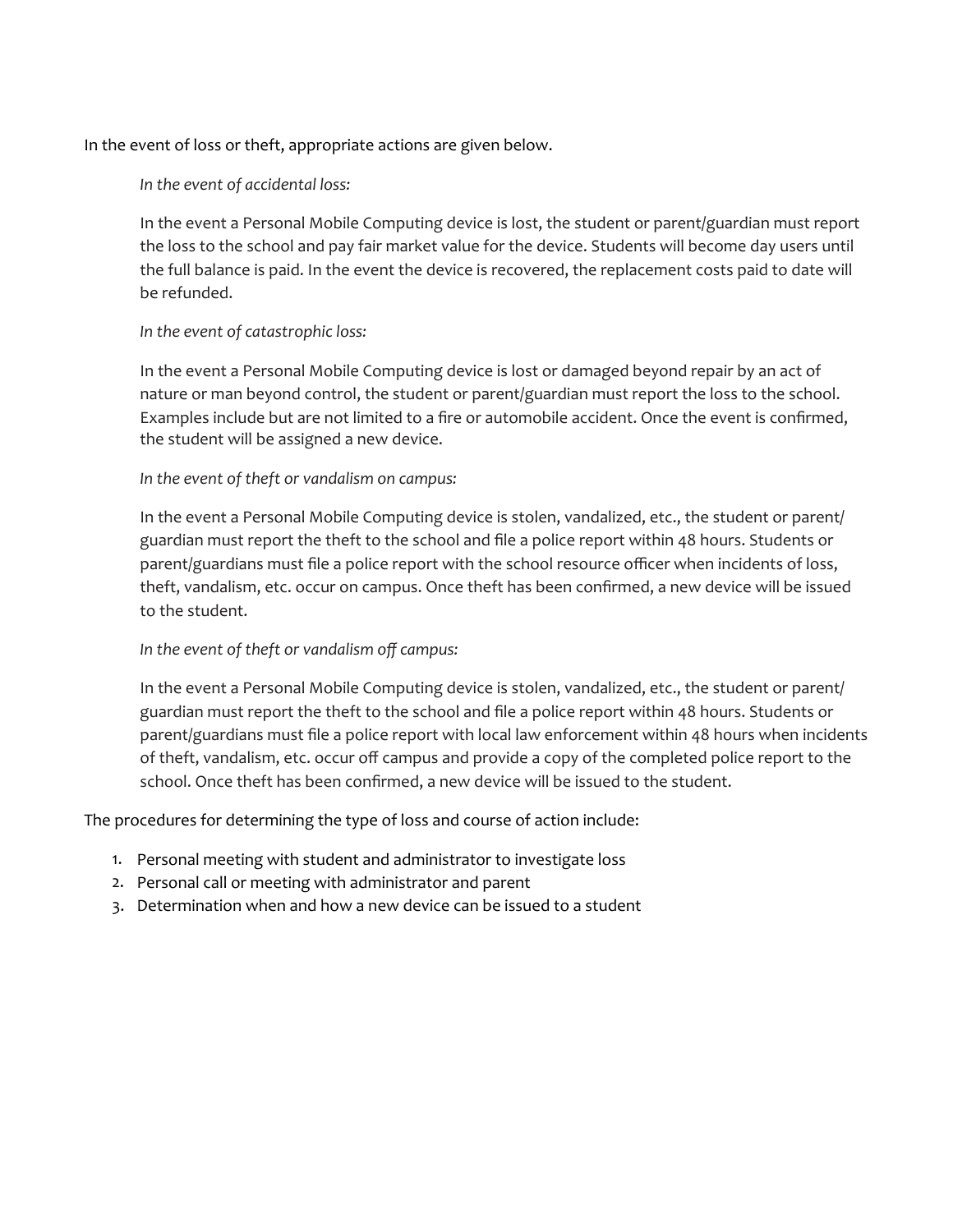# **APPENDIX A: PERSONAL MOBILE COMPUTING DEVICE AGREEMENT**

#### Technology Insurance Plan for Personal Mobile Computing Devices - School Year 2016-2017

Clover School District recognizes that with the implementation of the Personal Mobile Computing Device Initiative, the priority is to protect the investment by both the District and the Student/Parent/ Guardian.

The following information outlines various terms of protection: warranty, accidental damage protection and optional insurance plan. Choosing not to opt in or out of this coverage indicates for the district that you are opting out of the Technology Insurance Plan.

#### **Terms of the Technology Insurance Plan for Personal Mobile Computing Devices**

An optional non-refundable insurance plan is available for Personal Mobile Computing devices annually. Students and parents must make the decision to opt for or not opt for this Technology Insurance Plan prior to taking possession of the device.

The Technology Insurance Plan costs \$50 per school year for each Personal Mobile Computing device. The plan includes the replacement of one Personal Mobile Computing device per school year in the event of theft or accidental damage. Any additional replacement or repair will cost the student/ parent/ guardian the cost of repair or the Full Market Value of a Personal Mobile Computing device (approximately \$500 for iPad or \$1000 for MacBook Air). The Technology Insurance Plan **does not** cover the repair or replacement of charging cables, protective cases, keyboards and other accessories or any damages resulting from neglect or intentional misuse.

#### **User Misuse Not Covered by Technology Insurance Plan**

Students will be responsible for the entire cost of replacement or repair for Personal Mobile Computing devices damaged through active misuse, neglect abuse or intentional damage.

#### Technology Insurance Plan for Personal Mobile Computing Devices - School Year 2016-2017

 $\Box$  Yes, I would like to purchase the Technology Insurance Plan for the Personal Mobile Computing device.

 $\Box$  No, I choose not to purchase the Technology Insurance Plan and realize my student will be a dayuser. Damages resulting from user intentional misuse or neglect are still the responsibility of the student.

|  |                                        |                                                                                  | Date: $\qquad \qquad \qquad$ |       |
|--|----------------------------------------|----------------------------------------------------------------------------------|------------------------------|-------|
|  |                                        |                                                                                  |                              |       |
|  | Office Use Only: Amount Paid: Balance: |                                                                                  |                              |       |
|  |                                        | Cash: ______ Check: _______ Credit Card: _________ Accepted by: ________________ |                              | Date: |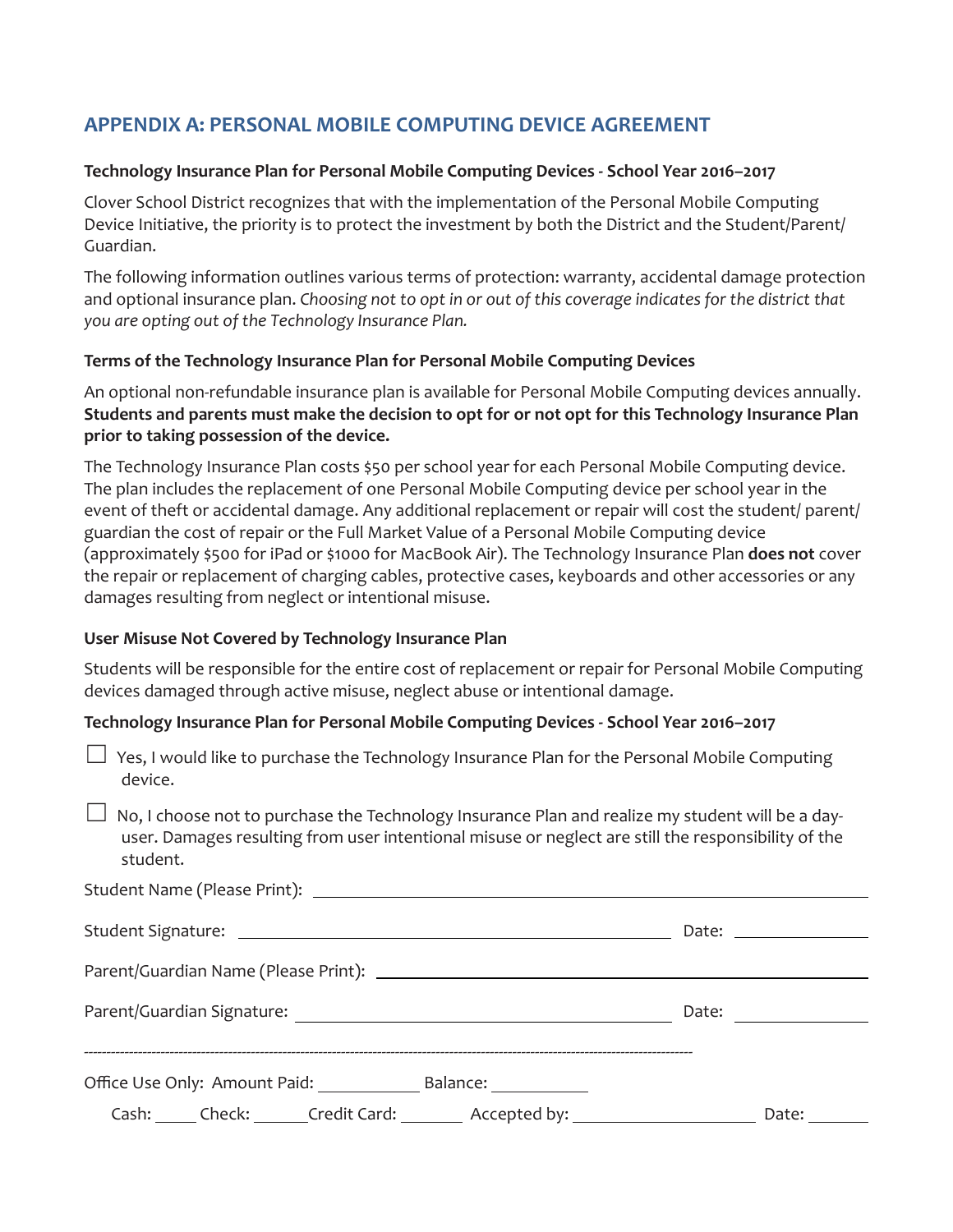#### **APPENDIX B: STUDENT PLEDGE FOR USE OF A PERSONAL MOBILE COMPUTING DEVICE**

- 1. I will take proper care of the Personal Mobile Computing device.
- 2. I will not loan the Personal Mobile Computing device or charger and cords to others.
- 3. I will be accountable for the Personal Mobile Computing device at all times.
- 4. I will charge the Personal Mobile Computing device's battery daily.
- 5. I will not leave the Personal Mobile Computing device in an unlocked vehicle.
- 6. I will keep food and beverages away from the Personal Mobile Computing device.
- 7. I will not disassemble any part of the Personal Mobile Computing device nor attempt repairs.
- 8. I will not remove district-required applications.
- 9. I will protect the Personal Mobile Computing device by carrying it in the case provided.
- 10. I will not stack objects on top of the Personal Mobile Computing device.
- 11. I will not leave the Personal Mobile Computing device outside or use it near water.
- 12. I will save data to the network directory. (Clover School District will at times re-sync Personal Mobile Computing devices. All files not saved to server or other storage media will be deleted during these processes. Students are ultimately responsible for saving all their personal files.)
- 13. I will not place decorations (such as stickers, markings, etc.) on the Personal Mobile Computing device or district-issued protective case.
- 14. I will not deface the serial number, manufacturer labels or district labels on any Personal Mobile Computing device.
- 15. I will follow district policies outlined in the Personal Mobile Computing Guide and the district's Acceptable Use Policy.
- 16. I will file a police report in case of theft, vandalism or other violation.
- 17. I will be responsible for all damage or loss caused by neglect or abuse.
- 18. I agree to return the Personal Mobile Computing device, case and power cords in good working order.

I agree to the stipulations set forth in the Personal Mobile Computing Guide, Clover Acceptable Use Policy and accompanying rule and forms, and the Student Pledge for Use of the Personal Mobile Computing Device. I understand my Personal Mobile Computing device is subject to inspection at any time without notice and remains the property of Clover School District.

My initials signify that I attended a parent orientation session in person or watched the webcast version and understand the rules and reminders that were presented.

|                                                                        |  | Date: $\qquad \qquad$ |  |  |  |
|------------------------------------------------------------------------|--|-----------------------|--|--|--|
| My initials affirm that I have received my device and its accessories. |  |                       |  |  |  |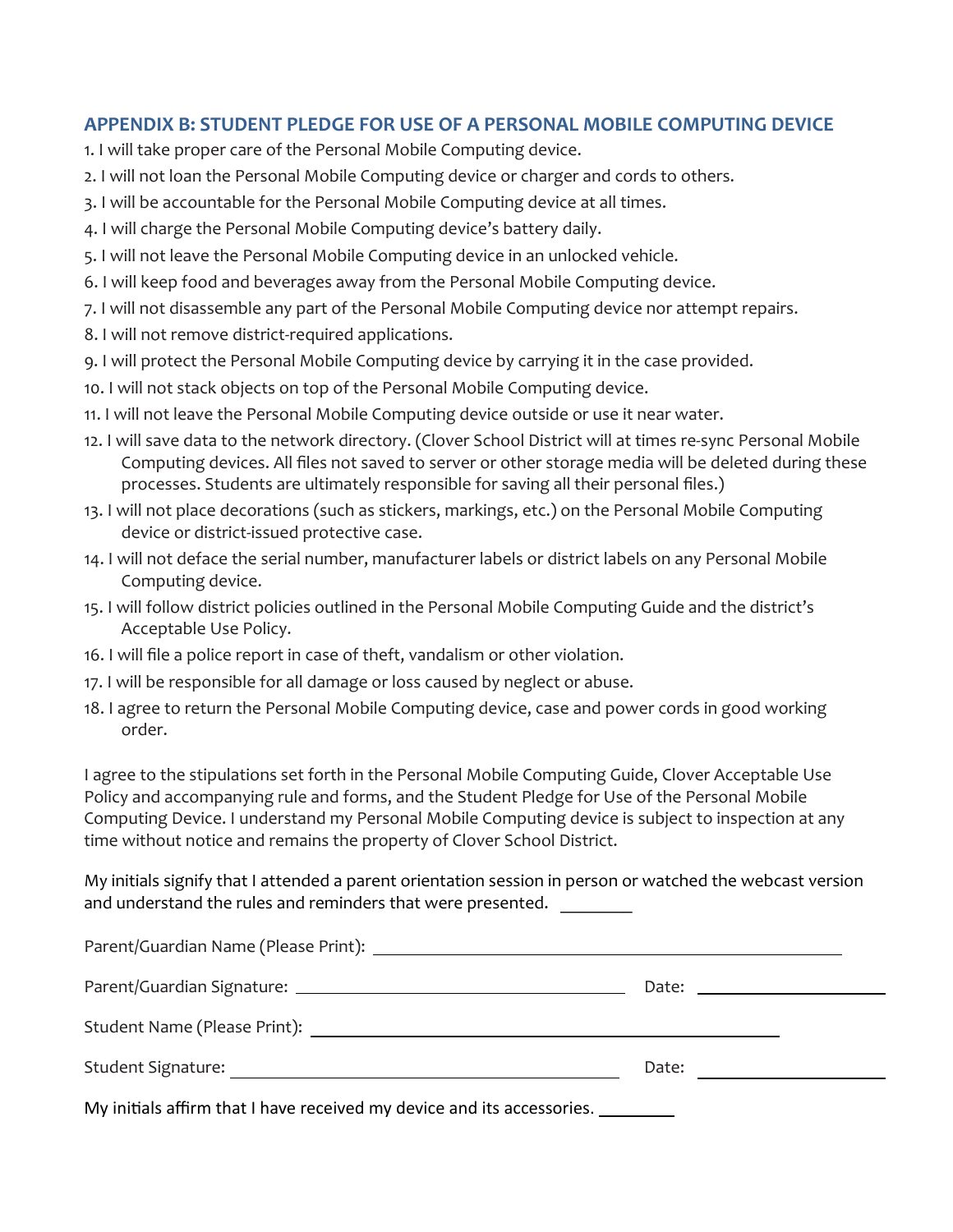# **APPENDIX C: CLOVER SCHOOL DISTRICT ACCEPTABLE USE POLICY**

#### **IJND** - Acceptable Use of Technology

Purpose: To establish the foundation for technology literacy for the students and employees of Clover School District.

By providing access to technology, the district intends to promote educational excellence in schools by facilitating resource sharing, innovation, communication and learning and by allowing access to resources unavailable through traditional means.

The availability of Internet access provides a unique educational opportunity for students and staff to contribute to the district's presence on the worldwide web. This medium of communication provides an opportunity to share accurate information with the community, the state and the world about the district's curriculum and instruction, school-authorized activities and other related information. The district provides this instructional resource as an educational tool for staff and the technology acceptable use policy will govern its uses. The failure to follow this policy may result in the loss of privileges or other disciplinary measures as outlined in JCDA.

The Clover School District has taken precautions to restrict access to inappropriate materials on the Internet. However, on a global network it is impossible to control all materials and a persistent user may discover inappropriate information. The school district believes that the valuable information and interaction available on this worldwide network far outweigh the possibility that users may procure materials that are not consistent with educational goals of the district. Users are responsible for reporting to the district's director of technology or his/her designee controversial or inappropriate websites they are able to access so the websites can be added to the district's filter.

In order to maintain access to the Internet, employees and students will abide by the rules and regulations for acceptable use outlined in administrative rule IJND-R. Unauthorized or inappropriate use of technology may include, but is not limited to: taking pictures or recording without permission, cheating, harassment or bullying, use during unauthorized times or use for unauthorized activities.

It is the purpose of this policy to establish basic rules for access/use of the Internet by students and employees in the Clover School District so that all use of this valuable resource is appropriate.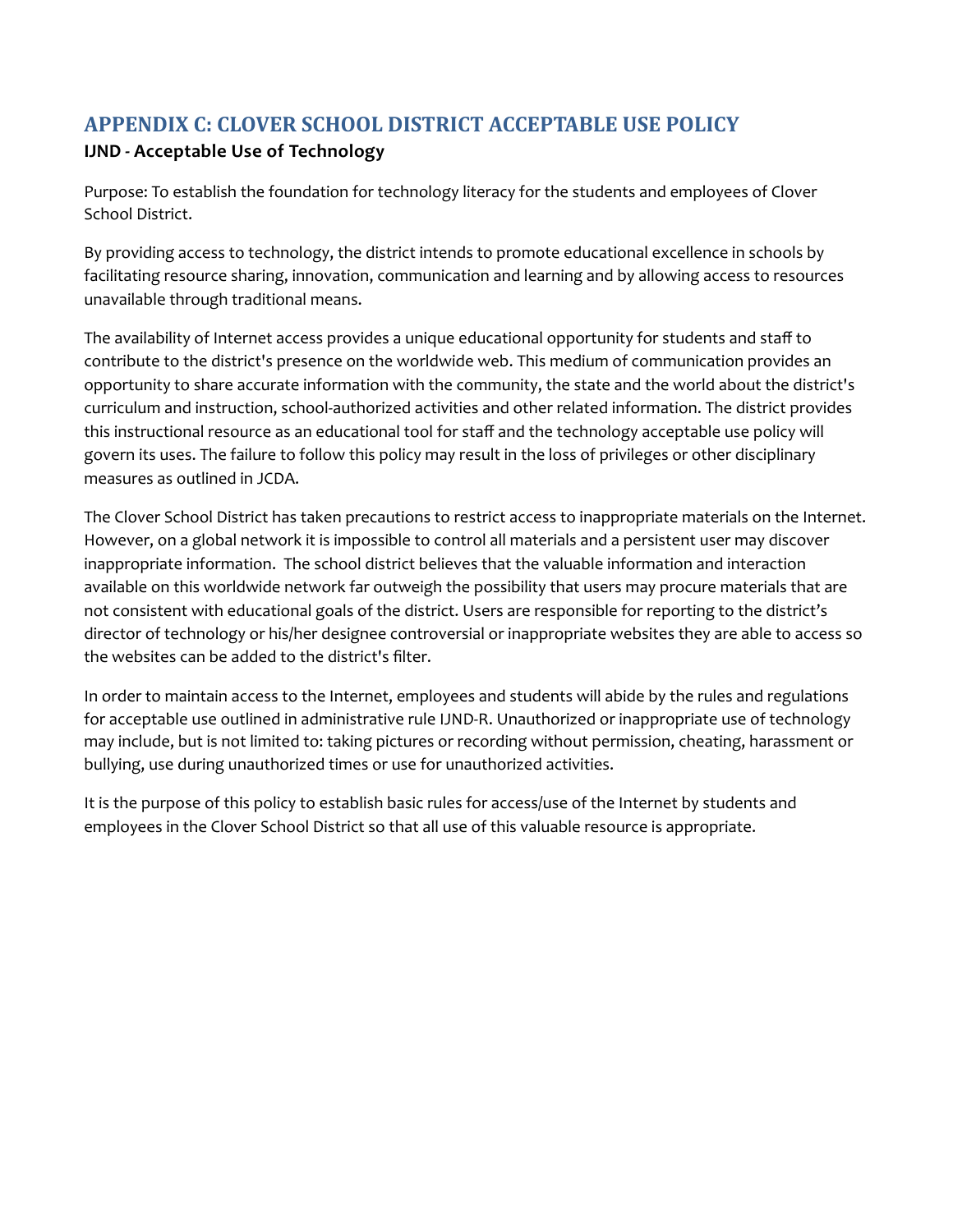#### **IJND-R** - Acceptable Use of Technology

This administrative rule governs the use of the district's computers, network, Internet and electronic research and communication resources by district employees, students and guest users and the use of personal electronic devices used on school property or during school-related events. It is intended to protect the integrity of district operations and instructional programs, as well as to outline the rights and responsibilities of district employees and guest users. These rules will be in effect at all times.

#### Scope

This administrative rule applies to the following persons/entities.

- all district employees including regular, part-time, temporary and contract employees
- all students enrolled in district schools
- all other authorized users of any of the district's technology resources, regardless of district affiliation or reason for usage
- all district owned or operated technology resources or systems which are subscribed to and/or
- paid for by the district
- all personal electronic devices used on school property or during school-related events

#### Acceptable Use Agreements

At the beginning of each year, the principals will send letters to parents/legal guardians describing the level of Internet supervision and access available at the school. At the elementary grades, the teacher or technology assistant will directly control all Internet access. In grades 3-12, students will be required to read and sign the acceptable use contract, IJND-E(1). The contract must also be signed by the parent/legal guardian. Only those students with this signed contract on file will be allowed access to the Internet. Employees must sign a similar contract,  $IJND-E(2)$ . These contracts spell out guidelines for Internet use as well as consequences for violating the guidelines.

#### Confidential information

The district's research, information and communication resource systems have security measures in place; however, such measures do not guarantee total security. As a result, information generally considered to be personal or confidential should not be sent via the district's communication resources except through means deployed for that purpose or approved for that purpose. The district cannot assume responsibility for lost or stolen information sent or received via the district's communication resources.

General digital technologies usage and online access

The following actions are prohibited.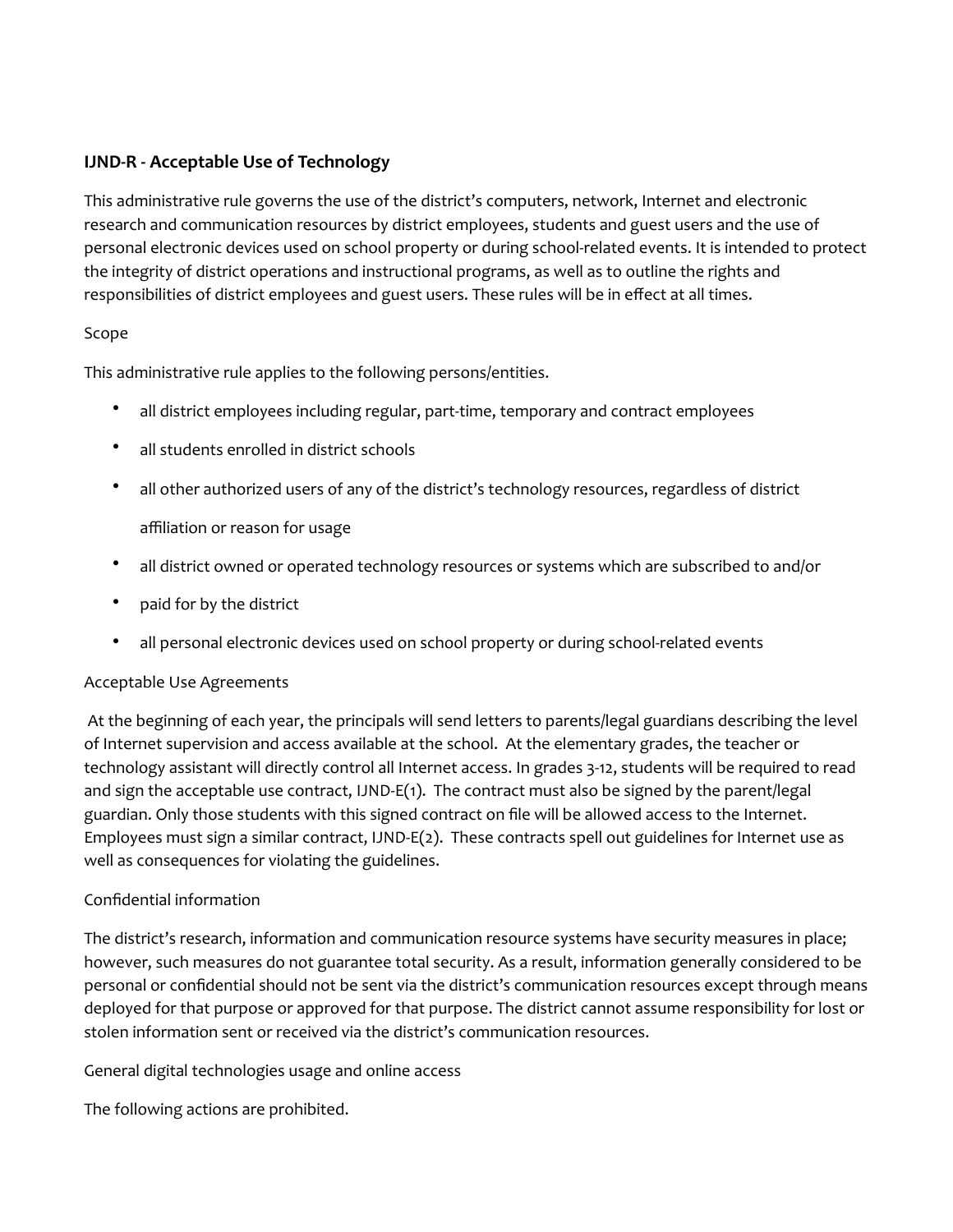- Knowingly loading or creating viruses
- Loading or attempting to load software or files onto a school computer without permission
- Loading or attempting to load software or files onto the district network without permission of the information technology department
- Accessing or modifying data without authorization
- Modifying passwords without authorization
- Unauthorized access, including so-called "hacking" or other unlawful activities
- Unauthorized disclosure, use or dissemination of personal information regarding minors

#### Network and Internet usage

Access to the district network and Internet is made available to authorized users for educational and district operational purposes. All authorized users will receive instruction on proper use of the district's network and Internet system. Although students will be under teacher supervision while on the network, it is not possible to constantly monitor every individual student and what data they are accessing on the network. Some students might encounter information that is not of educational value.

The district will not be liable for the users' inappropriate use of the district's electronic communication resources or violations of copyright restrictions, users' mistakes or negligence, or costs incurred by users. The district will not be responsible for ensuring the accuracy or usability of any information found on the Internet.

The district prohibits the use of its network and the Internet to intentionally access, view, download, store, transmit or receive any information that contains material which is in violation of any district policy or administrative rule, or any local, state and/or federal laws or regulations.

Prohibited material includes, but is not limited to, the following.

- Obscenity or pornography
- Threats
- Material that is intended, or could reasonably be perceived, to be harassing or discriminatory
- Inappropriate use of material that is copyrighted or protected by trade secret
- Material used to further any commercial business, product advertising, virus transmission or political activity
- Material that is potentially disruptive of the learning environment

The district reserves the right to monitor and/or review all uses of the district network and the Internet, and users should not have any expectation of privacy in any information accessed, viewed, downloaded, stored, transmitted or received.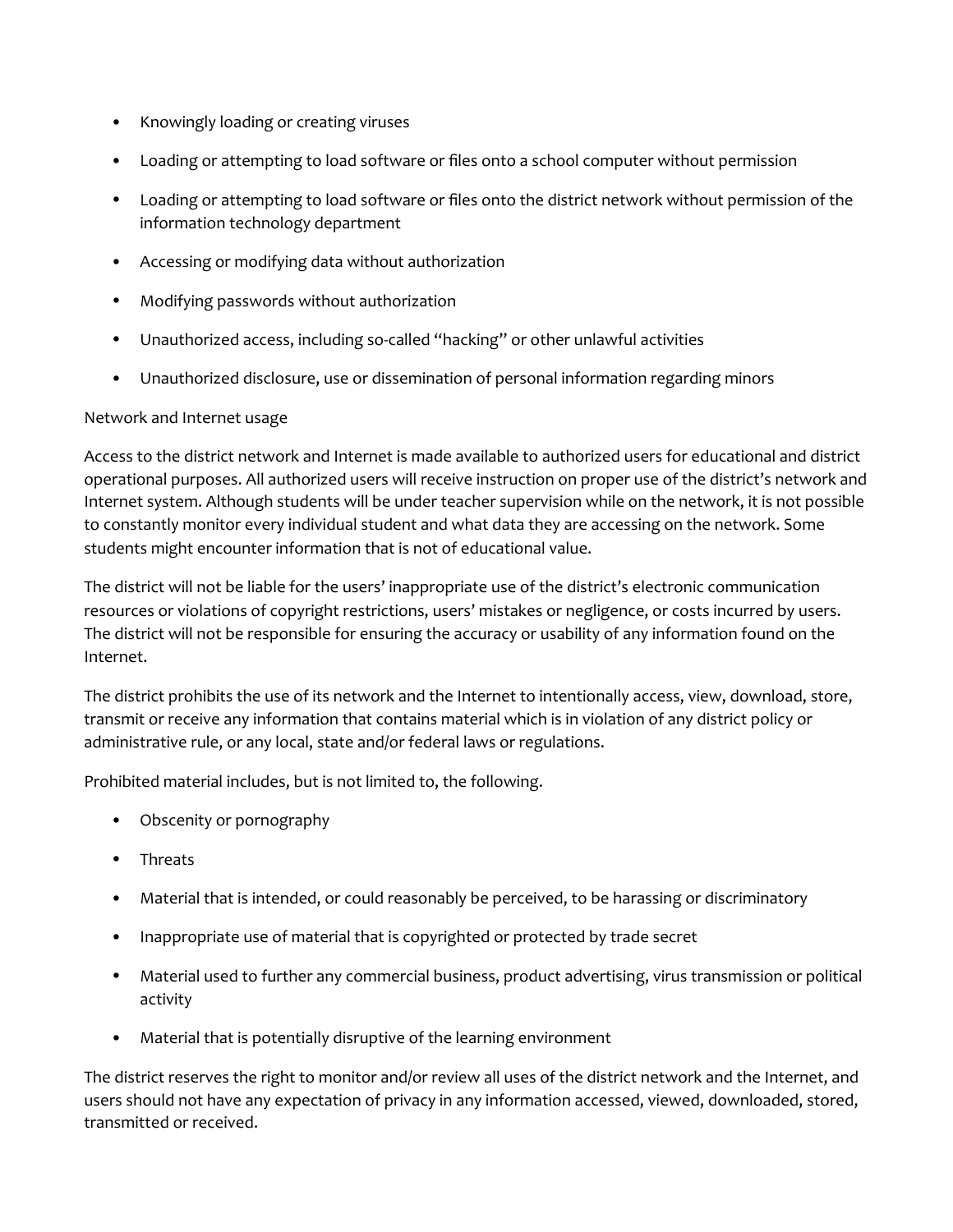#### Accessing inappropriate sites

The school district will use technology protection measures to the best of the district's ability to protect students from inappropriate access. Employee, student and visitor activities may be monitored by the district to detect unauthorized uses of the Internet and or access to inappropriate sites that have visual depictions that include obscenity, child pornography and other pornography or otherwise are violations of this administrative rule.

#### Reporting

District and school computer technicians as well as other district employees who are working with a computer and come across sexually explicit images of children must report this to local law enforcement. The report must include the name and address of the owner or person in possession of the computer.

#### Off-campus conduct

Students, parents/legal guardians, teachers and staff members should be aware that the district may take disciplinary actions for conduct initiated and/or created off-campus involving the inappropriate use of the Internet or web-based resources if such conduct poses a threat or substantially interferes with or disrupts the work and discipline of the schools, including discipline for student harassment and bullying.

#### Personal use of social media

When staff members or students publish content, post pictures or maintain dialogue through Facebook or any other social networking tool, the professionalism, integrity and ethics in their role as an educator or student should never be compromised.

A Facebook fan page may not be used to replace a school or class website. A Facebook fan page is limited to extracurricular activities and clubs outside of the regular classroom. Staff members who want to use fan pages for student groups must have approval from the building administrator and from the district.

Inappropriate use of social media or electronic communication tools may result in disciplinary action up to and including dismissal.

#### Electronic mail (email) usage

The district's email system is made available to authorized users for educational and district operational purposes. All authorized users will receive instruction on proper use of the district email system.

The district prohibits the use of its email system for unprofessional and/or inappropriate purposes to include, but not be limited to, the following.

- Creating, transmitting or receiving emails containing any language or depictions that could reasonably be perceived by others as being offensive, threatening, obscene, sexual, racist or discriminatory
- Any use that violates local, state and/or federal laws or regulations
- Setting up or operating a commercial business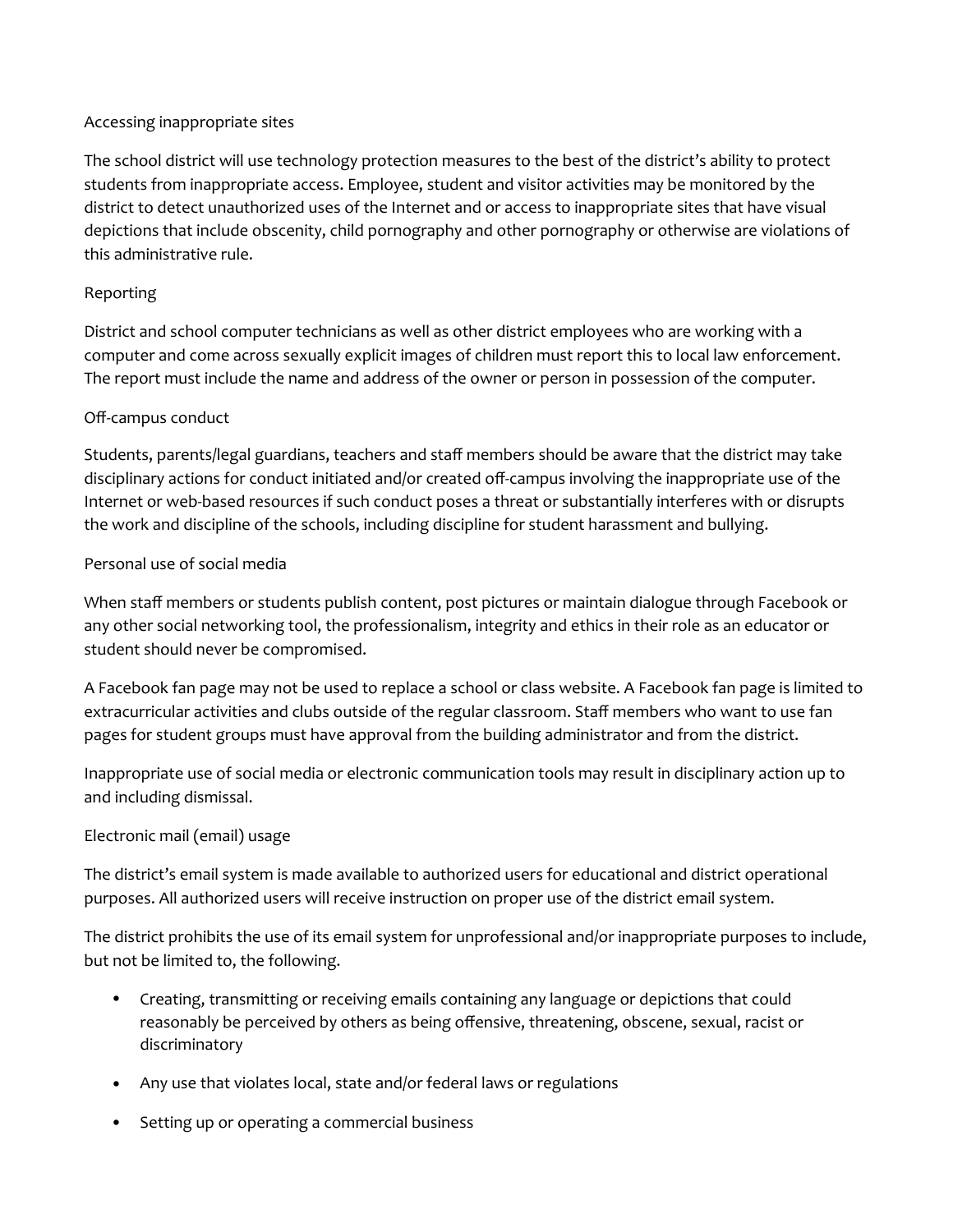All electronic messages created, transmitted or received via the district's email system, including those created, transmitted or received for personal use, are the property of the district. The district reserves the right to archive, monitor and/or review all use of its email system and users should not have any expectation of privacy in any electronic message created, transmitted or received on the district's email system.

#### Handheld communication device usage

District-issued cell phones or other handheld communication devices are to be used only by the employee to whom the phone or communication device was issued and are to be used only for matters directly related to the employee's job responsibilities. The district reserves the right to monitor and/or review all use of districtissued phones and communication devices and users should not have any expectation of privacy in any use of a district-issued phone or communication device.

#### Personal use of district research, information and communication resources

Limited personal use of district computers, the district network and the Internet and electronic research and communication resources is permitted to the extent that such use does not disrupt or interfere with the operation of the district and its instructional programs. Excessive personal use that may or does so disrupt or interfere is prohibited.

#### Third party access to systems and/or data

Within limited circumstances, the district sub-contracts specific work to be performed on behalf of the district in areas including, but not limited to, software development, system support, hardware acquisition and provisioning, and training. As part of these agreements, specific authority is granted to the subcontracted third party to access the district's network and data, including student information and financial information. These agreements and authorizations of access to systems, networks or data are temporary in duration and bound by non-disclosure principles, confidentiality and time frames established within the agreement between the district and any third party. All local, state and federal statutes, laws or regulations regarding confidentiality of student information or financial information apply.

Sub-contracted work being performed on behalf of the district is limited to the specified parameters within the agreement. Upon completion of the agreed upon work, access to district systems or data is to be considered terminated. This termination of access will be accomplished either by manual action taken by the district technology department, or considered as the default access status of the third party following the completion of agreed upon work or tasks.

At no time will access to systems or data be continued beyond the completion of work or duration of specified time. Any physical or virtual access, either locally or remotely, to networks, systems or data must be approved by the district technology department or the superintendent. No other district entity holds the authority to grant access to any networks, systems or data. In circumstances where access is granted, the specific access is valid only for the duration of specifically agreed upon work and/or time frames. At the completion of agreed upon work, access is considered terminated. Once access is considered terminated, new authorization of access must be granted by the district technology department or the superintendent prior to any new work, continuance of work or attempted access. Continuance of access authority is never automatic or to be assumed by any third party.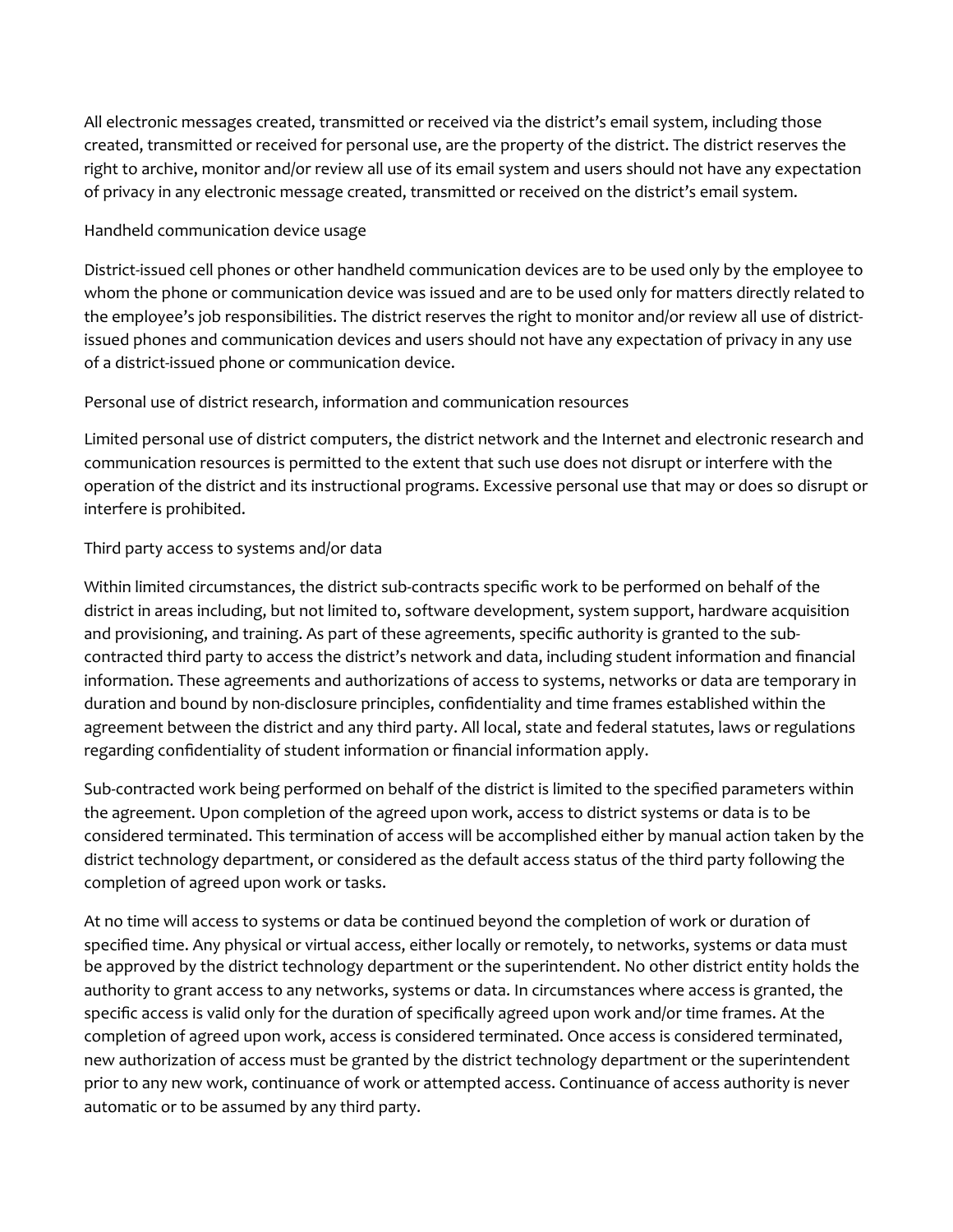#### Violations

All authorized users of district research and communication resources are expected to report any use that is believed to be unauthorized, excessive or otherwise in violation of this administrative rule. District employees who witness, experience or otherwise learn about a suspected violation should report the matter to their immediate supervisor. Students who witness, experience or otherwise learn about a suspected violation should report the matter to a teacher or school administrator. Other authorized users who witness, experience or otherwise learn about a suspected violation should report the matter to a district administrator.

An employee's personal use of non-district issued electronic communications resources outside of working hours will be the concern of, and warrant the attention of, the board if it impairs the employee's ability to effectively perform his/her job responsibilities or as it violates local, state, or federal law, or contractual agreements (see policy GBEB regarding use of non-district issued electronic resources).

All suspected violations will be investigated thoroughly. If it is determined that a violation of this administrative rule has occurred, the following disciplinary and/or corrective actions may be taken.

- Review of and possible changes to the level of supervision and the circumstances under which use is allowed
- Limitation, suspension and/or termination of the violator's user privileges
- Disciplinary measures determined to be appropriate based on the seriousness of the violation, up to and including termination or expulsion
- Report to law enforcement when the violation is believed to constitute a violation of a state or federal law or regulation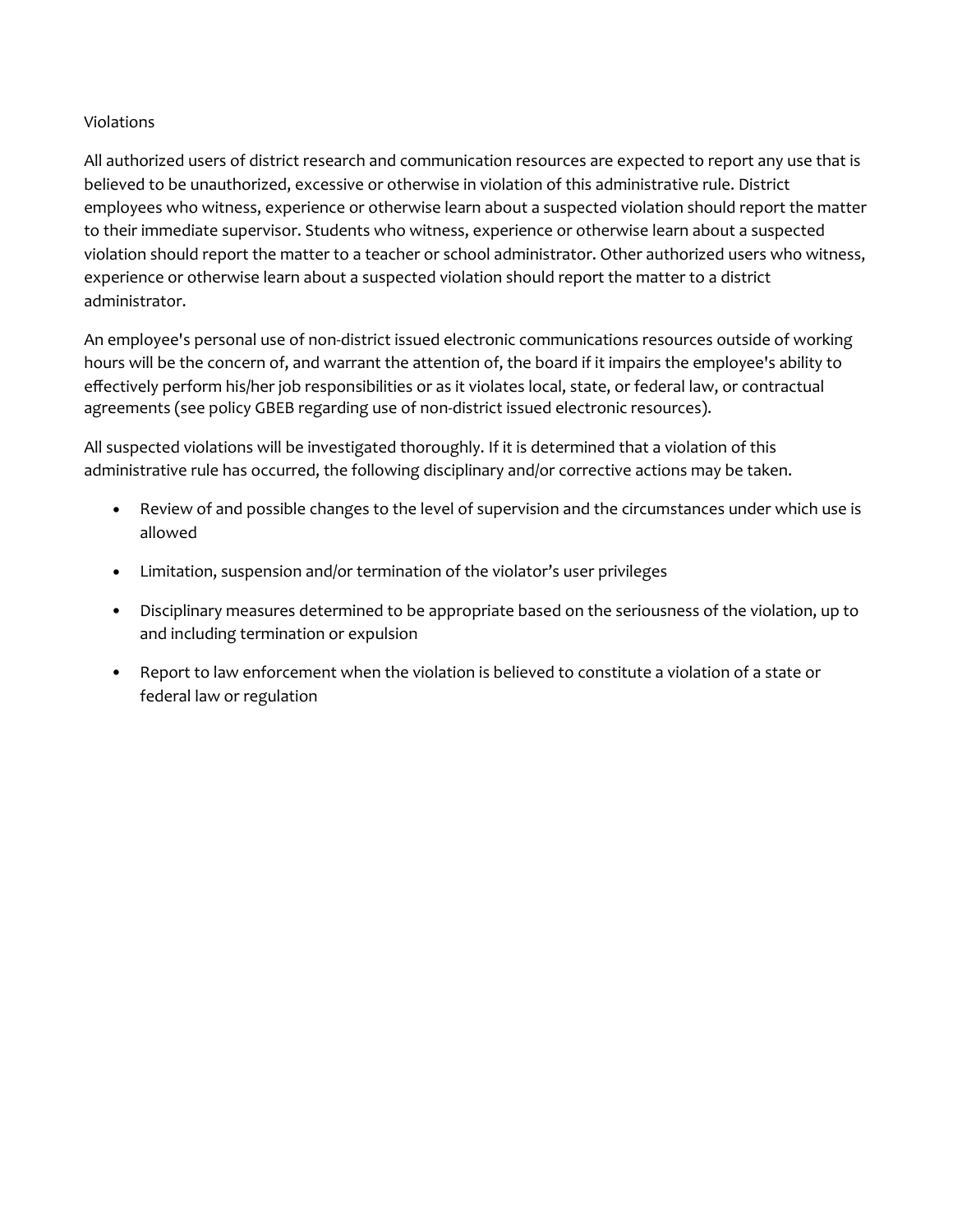#### **JICJ** – Use of Personal Electronic Devices in School

Purpose: To establish the basic rules for the board's permission of student use of cell phones and other personal electronic devices in schools.

For purposes of this policy, a personal electronic device includes, but is not limited to: cell phones, pagers, gaming devices, or other devices that emit an audible signal, vibrate, display a message, display or record an image, or otherwise summon or deliver a communication to the possessor. Students may possess a cell phone or other personal electronic device in school, as long as it is used during authorized times and is not disruptive to the educational environment.

Unauthorized use of a cell phone or other personal electronic device may include, but is not limited to: taking pictures or recording without permission, cheating, harassment or bullying, use during any emergency drill, use during unauthorized times or use for unlawful activities.

Parents/legal guardians are advised that the best way to get in touch with their child during the school day is by calling the school office. Students may use school phones to contact parents/legal guardians during the school day with permission of the administration.

Students, parents/legal guardians, teachers and staff members should be aware that the district may take disciplinary action against students consistent with policy JICDA/JICDA-R regarding student conduct.

#### Elementary school

Elementary students may not use or display cellular phones, beepers and pagers while on school property during school hours. (The start and end of school will be denoted by the start and end bell.)

#### Middle school and High school

Middle school and high school students may use ECDs such as cellular phones, electronic pagers or any other communications devices before and after school, during their lunch break, within "free zones" as determined by the principal, and/or for educational and/or instructional purposes only as deemed appropriate by the teacher and approved by the principal. Any other use of wireless communications is considered misuse and violations may result in disciplinary action.

Consequences for inappropriate use may include, but are not limited to:

- warning/confiscate device and return to student at the end of the school day
- confiscate device/return to parent/legal guardian

confiscate device/return device to parent/legal guardian and privilege to have device is revoked for the remainder of the school year

confiscate device/return at the end of the school year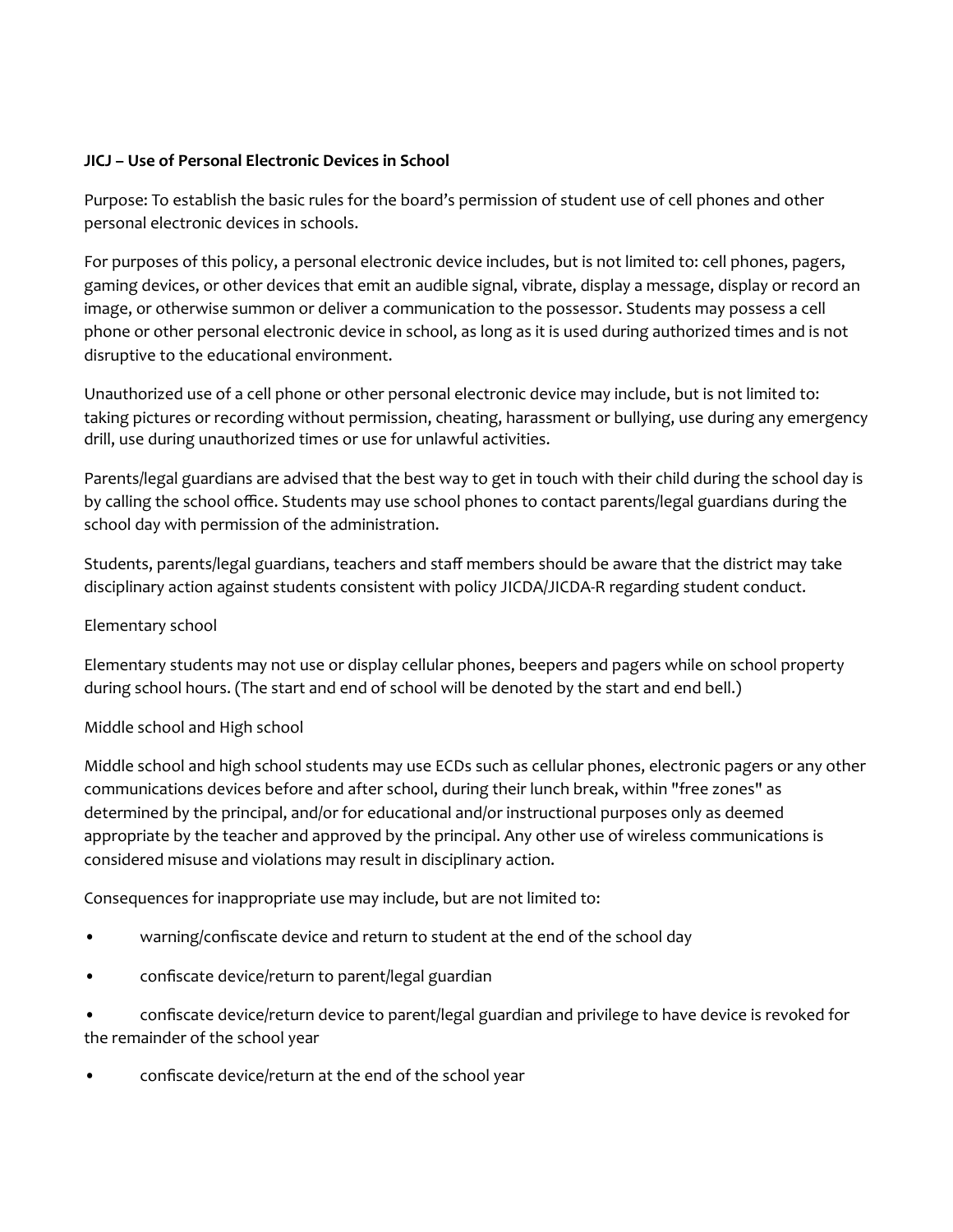Possession of a personal electronic device on school property acknowledges consent to search the contents of the device in a school or criminal investigation. In such investigations, students will provide necessary login information as needed.

A student in possession of a cell phone, or other personal electronic device in conflict with this policy will be subject to discipline as provided under the District's code of student conduct (policy JCDA/JCDA-R).